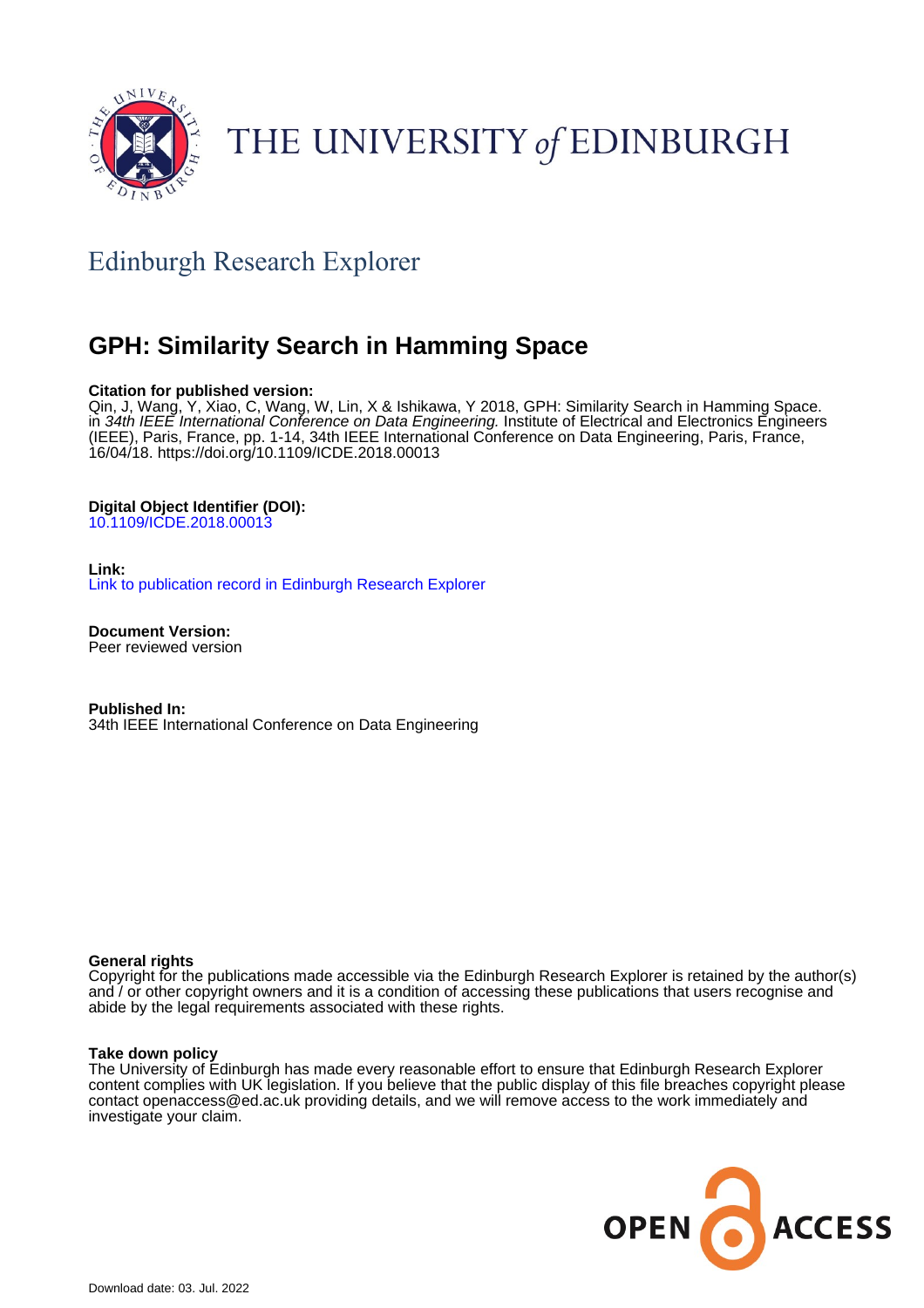# GPH: Similarity Search in Hamming Space

Jianbin Qin† Yaoshu Wang† Chuan Xiao‡ Wei Wang† Xuemin Lin† Yoshiharu Ishikawa‡

†University of New South Wales, Australia {jqin, yaoshuw, weiw, lxue}@cse.unsw.edu.au

‡ Nagoya University, Japan

chuanx@nagoya-u.jp ishikawa@i.nagoya-u.ac.jp

*Abstract*—A similarity search in Hamming space finds binary vectors whose Hamming distances are no more than a threshold from a query vector. It is a fundamental problem in many applications, including image retrieval, near-duplicate Web page detection, and machine learning. State-of-the-art approaches to answering such queries are mainly based on the *pigeonhole principle* to generate a set of candidates and then verify them.

We observe that the constraint based on the pigeonhole principle is *not always tight* and hence may bring about unnecessary candidates. We also observe that the distribution in real data is often *skew*, but most existing solutions adopt a simple equiwidth partitioning and allocate the same threshold to all the partitions, and hence fail to exploit the data skewness to optimize the query processing. In this paper, we propose a new form of the pigeonhole principle which allows variable partition size and threshold. Based on the new principle, we first develop a tight constraint of candidates, and then devise cost-aware methods for dimension partitioning and threshold allocation to optimize query processing. Our evaluation on datasets with various data distributions shows the robustness of our solution and its superior query processing performance to the state-of-the-art methods.

#### I. INTRODUCTION

Finding similar objects is a fundamental problem in database research and has been studied for several decades [37]. Among many types of queries to find similar objects, Hamming distance search on binary vectors is an important one. Given a query q, a Hamming distance search finds all vectors in a database whose Hamming distances to  $q$  are no greater than a threshold  $\tau$ . Answering such queries efficiently plays an important role in many applications. In addition, it will receive increasingly attention due to the continuous development and adoption of deep learning techniques.

- Various forms of Hamming similarity search are fundamental issues in computational geometry and theoretical computer science. For example, nearest neighbor [14] or range searches [9] can be reduced and solved in a Hamming cube using the Hamming distance.
- Hamming similarity searches have been used in various similarity search or retrieval applications. This is because one can use various hashing techniques (either locality sensitive hashing [39] or metric-learning or deep-learning based learned hash functions [38]) or manual feature exactions (e.g., in Cheminformatics [40]) to obtain a compact binary code for objects, and similarity search or retrieval can be performed efficiently in this Hamming cube.

We give several concrete and diverse application examples in the following three areas:

- For image retrieval, images are converted to compact binary vectors in traditional methods [34], [28]. Zhang *et al*. proposed to identify the vectors within a Hamming distance threshold of 16 as candidates for further image-level verification [42]. Recently, deep learning has become remarkably successful in image recognition. Learning to hash algorithms that utilize neural networks have been actively explored [17], [19], [7]. In these studies, images are represented by binary vectors and Hamming distance is utilized to capture the dissimilarity between images.
- To process text documents, state-of-the-art information retrieval methods [29], [8] represent documents by binary vectors through hashing. For Web page deduplication, Google uses SimHash to convert a Web page to a 64-bit vector, and then two pages are considered as near-duplicate if the Hamming distance of the vectors are within 3 [22].
- For scientific databases, a fundamental task in cheminformatics is to find similar molecules [12], [24]. In this task, molecules are converted into binary vectors, and the Tanimoto similarity is used to measure the similarity between molecules. This similarity constraint can be converted to an equivalent Hamming distance constraint [43].

The naïve algorithm to answer a Hamming distance search query requires access and computation of every vector in the database; hence it is expensive and does not scale well to large datasets. Therefore, there has been much interest in devising efficient indexes and algorithms. Many existing methods [1], [18], [43], [25] adopt the *filter-and-refine* framework to quickly find a set of candidates and then verify them. They are based on the naïve application of the *pigeonhole principle* to this problem: If the n dimensions are partitioned into m *equi-width* parts<sup>1</sup>, then a necessary condition for the Hamming distance of two vectors to be within  $\tau$  is that they must share a part in which the Hamming distance is within  $\left\lfloor \frac{\tau}{m} \right\rfloor$ . This leads to a *filtering condition*, and produces a set of candidate vectors, which are then verified by calculating the Hamming distances and comparing with the threshold. As a result, the efficiencies of these methods critically depend on the candidate size.

However, despite the success and prevalence of this framework, we identify that the filtering condition has two inherent major weaknesses: (1) The threshold on each partition is not always tight. Hence, many unnecessary candidates are included. For example, when  $m = 3$ , the filtering conditions for  $\tau$  in

<sup>&</sup>lt;sup>1</sup>In this paper, we assume *n* mod  $m = 0$ .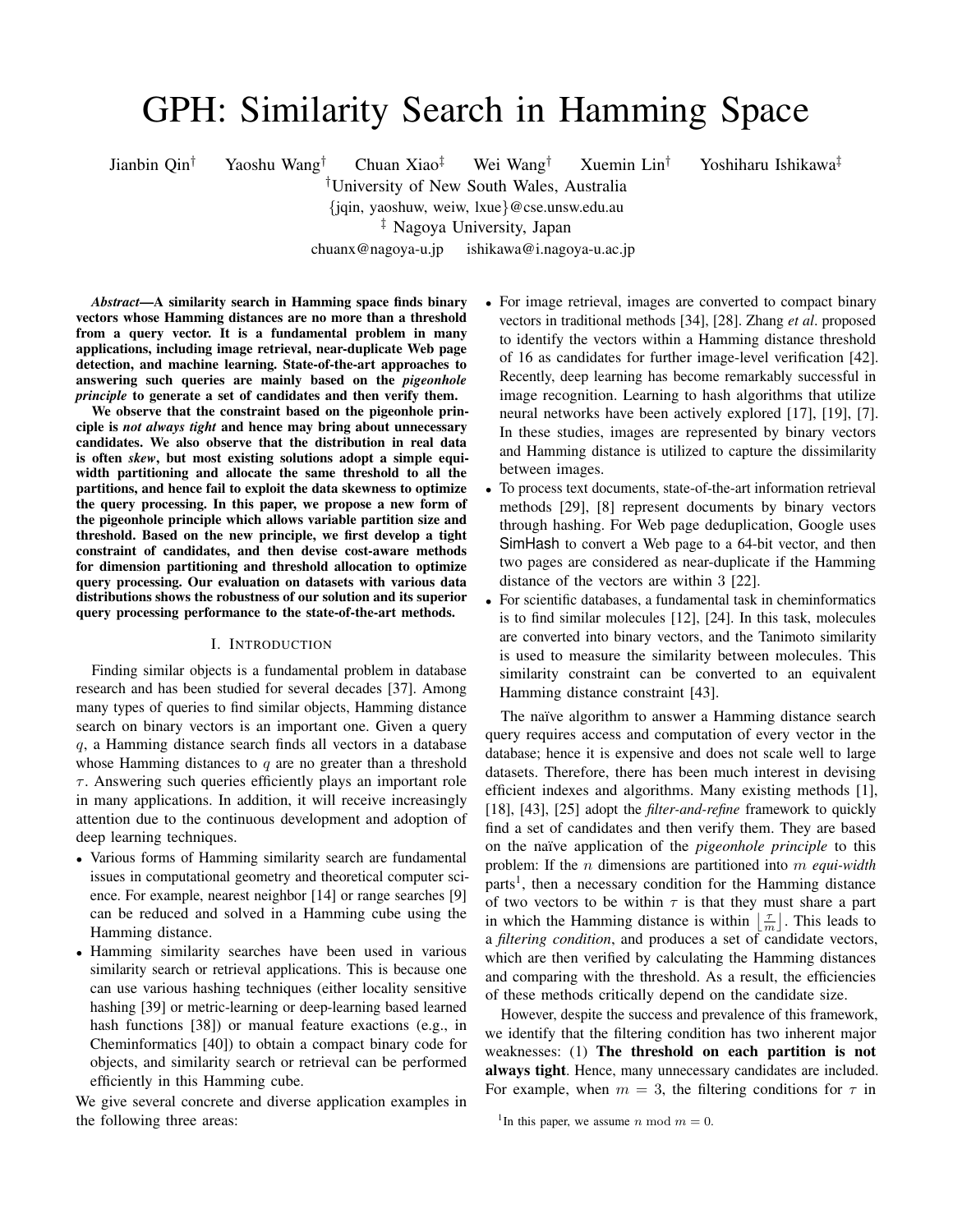

Fig. 1. Skewness  $(\frac{|\#1s-\#0s|}{\#data})$  by dimension of datasets in [16].

[9, 11] are the same (Hamming distance  $\leq \lfloor \frac{\tau}{m} \rfloor = 3$ ), and hence will produce the same set of candidates.

(2) The thresholds on the partitions are evenly distributed. It assumes a uniform distribution and does not work well when the dataset is skewed. We found that many real datasets are skewed to varying degrees and complex correlations exist among dimensions. Fig. 1 shows that 8 out of 11 real datasets have dimensions with skewness greater than  $0.3<sup>2</sup>$ , and 5 out of the 8 datasets contain a vector whose frequency  $\geq 0.1$ on a partition, meaning that at least 1/10 data vectors become candidates if the query matches the data vector on this partition.

In this paper, we propose a novel method to answer the Hamming distance search problem and address the abovementioned weaknesses. We propose a tight form of the pigeonhole principle named *general pigeonhole principle*. Based on the new principle, the thresholds of the m partitions sum up to  $\tau - m + 1$ , less than  $\tau$ , thus yielding a stricter filtering condition than the existing methods. In addition, the threshold on each partition is a *variable* in the range of  $[-1, \tau]$ , where  $-1$  indicates that this partition is ignored when generating candidates. This enables us to choose proper thresholds for different partitions in order to improve query processing performance. We prove that the candidate condition based on the general pigeonhole principle is *tight*; i.e., the threshold allocated to each partition cannot be further reduced. To tackle data skewness and dimension correlations, we first devise an online algorithm to allocate thresholds to partitions using a query processing cost model, and then devise an offline algorithm to optimize the partitioning of vectors by taking account of the distribution of dimensions. The proposed techniques constitute the GPH algorithm. Experiments are run on several real datasets with different data distributions. The results show that the GPH algorithm performs consistently well on all these datasets and is faster than state-of-the-art methods by up to two orders of magnitude.

Our contributions can be summarized as follows. (1) We propose a new form of the pigeonhole principle to obtain a tight filtering condition and enable flexible threshold allocation. (2) We propose an efficient online query optimization method to allocate thresholds on the basis of the new pigeonhole principle. (3) We propose an offline partitioning method to address the selectivity issue caused by data skewness and dimension correlations. (4) We

conduct extensive experimental study on several real datasets to evaluate the proposed method. The results demonstrate the superiority of the proposed method over state-of-the-art methods.

#### II. PRELIMINARIES

#### *A. Problem Definition*

In this paper, we focus on the similarity search on binary vectors. We can view an object as an  $n$ -dimensional binary vector x.  $x[i]$  denotes the value of the *i*-th dimension of x. Let  $\Delta(x[i], y[i]) = 0$ , if  $x[i] = y[i]$ ; or 1, otherwise. The Hamming distance between two vectors x and y, denoted  $H(x, y)$ , is the number of dimensions on which  $x$  and  $y$  differ:

$$
H(x, y) = \sum_{i=1}^{n} \Delta(x[i], y[i]).
$$

Hamming distance is a symmetric measure. If we regard  $x$  (respectively,  $y$ ) as a yardstick, we can also say that  $y$  (respectively, x) has  $H(x, y)$  errors with respect to x (respectively, y).

Given a collection of data objects  $D$ , a query object  $q$ , a Hamming distance search is to find all data objects whose Hamming distance to q is no greater than a threshold  $\tau$ , i.e.,  $\{x \mid x \in \mathcal{D}, H(x,q) \leq \tau\}.$ 

#### *B. Basic Pigeonhole Principle*

Most exact solutions to Hamming distance search are based on the filter-and-refine framework to generate a set of candidates that satisfy a necessary condition of the Hamming distance constraint. The majority of these methods [1], [18], [43], [25] are based on the intuition that if two vectors are similar, there will be a pair of similar partitions from the two vectors. Hence the (basic) pigeonhole principle is utilized by these methods.

*Lemma 1 (Basic Pigeonhole Principle):* x and y are divided into *m* partitions. Each partition consists of  $\frac{n}{m}$  dimensions. Let  $x_i$  and  $y_i$   $(1 \le i \le m)$  denote each partition in x and y, respectively. If  $H(x, y) \leq \tau$ , there exists at least one partition i such that  $H(x_i, y_i) \leq \left\lfloor \frac{\tau}{m} \right\rfloor$ .

Any data object x satisfying the condition that  $\exists i, H(x_i, q_i) \leq$  $\left\lfloor \frac{\tau}{m} \right\rfloor$  is called a *candidate*. Since these candidates will be verified by computing the exact Hamming distance to the query, the query processing performance depends heavily on the number of candidates.

#### *C. Overview of Existing Approaches*

We briefly introduce a state-of-the-art method, Multi-index Hamming (MIH) [25]; other methods based on the basic pigeonhole principle work in a similar way. MIH partitions the  $n$ dimensions into  $m$  equi-width partitions. In each partition, based on basic pigeonhole principle, it performs Hamming distance search on  $n' = \lfloor \frac{n}{m} \rfloor$  dimensions with a threshold  $\tau' = \lfloor \frac{\tau}{m} \rfloor$ . MIH builds an inverted index offline, mapping each partition of a data object to the object ID. For each partition of the query, it enumerates  $n'$ -dimensional vectors whose Hamming distances to the partition are within  $\tau'$ . These vectors are called *signatures*. Then it looks up signatures in the index to find candidates and verifies them.

 $2$ To measure the skewness of the *i*-th dimension, we calculate the numbers of vectors whose values on the  $i$ -th dimension are 0 and 1, respectively, and then take the ratio of their difference and the total number of vectors.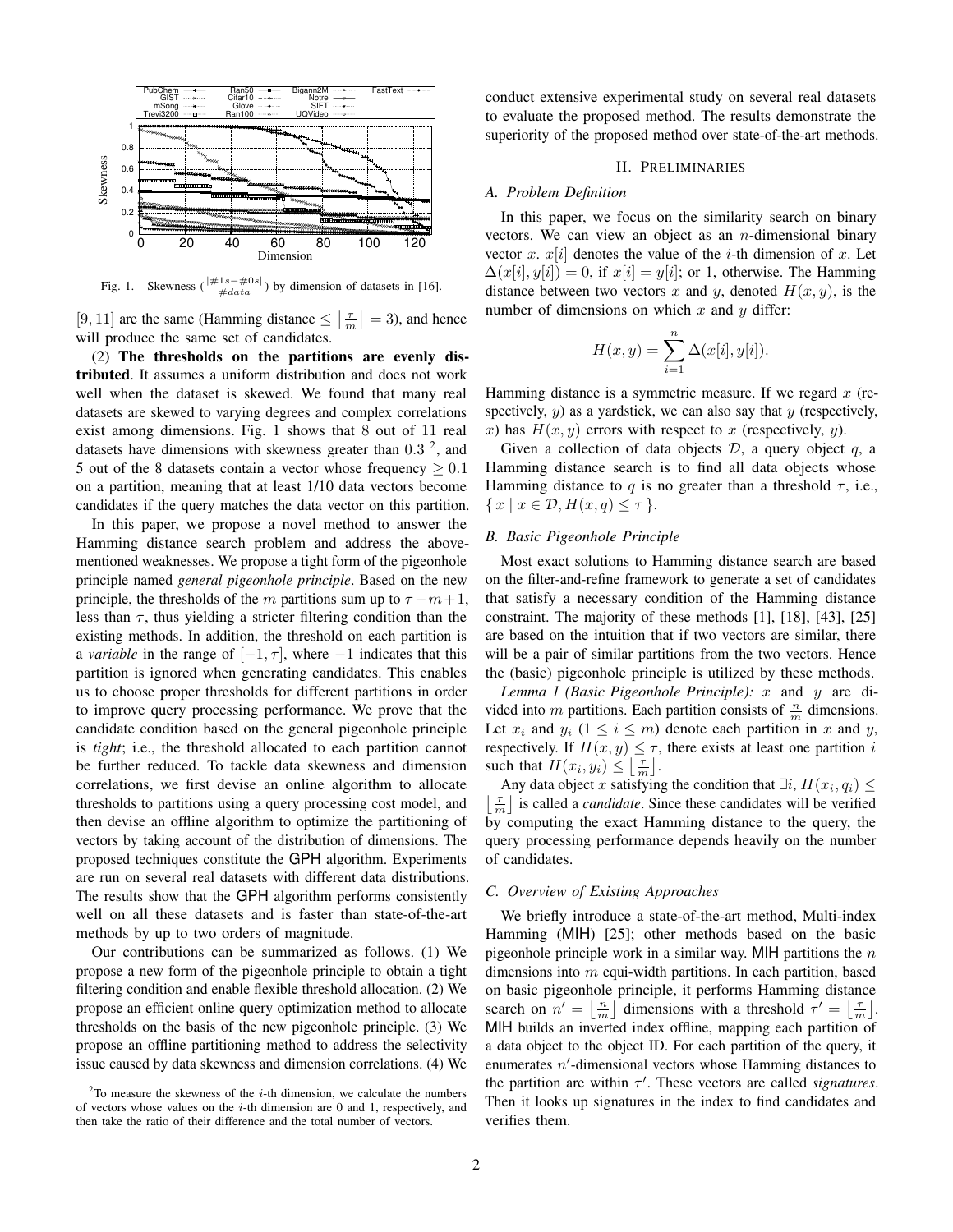#### *D. Weaknesses of Basic Pigeonhole Principle*

Next we analyze the major drawbacks of the filtering condition based on the basic pigeonhole principle. Note that the filtering condition is uniquely characterized by a vector of thresholds allocated to each corresponding partition; we call the vector *threshold vector*, and denote the one used by the basic pigeonhole principle as  $T_{\text{basic}} = [\lfloor \frac{\tau}{m} \rfloor, \ldots, \lfloor \frac{\tau}{m} \rfloor].$  We also define the *dominance* relationship between threshold vectors. Let  $n_i$  denote the number of dimensions in the *i*-th partition.  $T_1$  dominates  $T_2$ , or  $T_1 \prec T_2$ , iff  $\forall i \in \{1, ..., m\}$ ,  $T_1[i] \leq T_2[i]$  and  $[T_1[i], T_2[i]] \cap [-1, n_i - 1] \neq \emptyset$ , and  $\exists i, T_1[i] < T_2[i]$ .

•  $T_{\text{basic}}$  is **not always tight**. By the tightness of a threshold vector  $T$ , we mean that  $(1)$  (correctness) every vector whose Hamming distance to the query is within the threshold will be found by the filtering condition based on  $T$ , and (2) (minimality) there does not exists another vector  $T'$ that dominates  $T$  yet still guarantees correctness. As the candidate size is monotonic with respect to the threshold, an algorithm based on a threshold vector which dominates  $T_{\text{basic}}$ will generate fewer or at most equal number of candidates compared with an algorithm based on  $T_{\text{basic}}$ .

*Example 1:* Consider  $\tau = 9$  and  $m = 3$ . The threshold vector  $T_{\text{basic}}$  is [3, 3, 3]. We can find a dominating threshold vector  $T = [2, 2, 3]$  which is tight and guarantees both correctness and minimality. Note that there may be multiple tight threshold vectors for the same  $\tau$ . E.g., another tight threshold vector for the example can be  $[2,3,2]$  or  $[4,3,0]$  <sup>3</sup>.

The filtering condition does not adapt to the data distribution in the partitions. Skewness and correlations among dimensions often exist in real data. Equal allocation of thresholds, as done in  $T_{\text{basic}}$ , may result in poor selectivity for some partitions, hence excessive number of candidates. Several recent studies recognized this issue and proposed several methods to either obtain relatively less skew partitions by partition rearrangement [43] or allocating varying thresholds heuristically to different partitions [11]. In contrast, we propose that skewed partitions can be beneficial and we can reduce the candidate size by judiciously allocating different thresholds to different partitions for *each* query to exploit such skewness, as shown in Example 2.

*Example 2:* Suppose  $n = 8$ ,  $m = 2$ , and  $\tau = 2$ . Consider the four data vectors and the query, and two different partitioning schemes in Table I. Consider the first query and existing method will use  $T_{\text{basic}} = [1, 1]$ . This will results in all the four data vectors recognized as candidates, but only one  $(x<sup>1</sup>)$  is the result. If we use the first six dimensions as one partition and the rest two dimensions as the other dimension, and use  $T = [2, 0]$ , the candidate size will be reduced to 2  $(x^1 \text{ and } x^2)$ .

#### III. GENERAL PIGEONHOLE PRINCIPLE

In this section, we propose a general form of the pigeonhole principle which allows variable thresholds to guarantee the tightness of threshold vectors.

TABLE I BENEFITS OF ADAPTIVE PARTITIONING AND THRESHOLDING

|                  | Equi-width Partitioning    |            | Variable Partitioning |                |
|------------------|----------------------------|------------|-----------------------|----------------|
|                  | Partition 1<br>Partition 2 |            | Partition 1           | Partition 2    |
| $x^1 = 00000000$ | 0000                       | 0000       | 000000                | 0 <sup>0</sup> |
| $x^2 = 00000111$ | 0000                       | 0111       | 000001                | 11             |
| $x^3 = 00001111$ | 0000                       | 1111       | 000011                | 11             |
| $x^4 = 10011111$ | 1001                       | 1111       | 100111                | 11             |
| $q^1 = 10000000$ | 1000                       | 0000       | 100000                | 0 <sup>0</sup> |
|                  | $\tau_1=1$                 | $\tau_2=1$ | $\tau_1 = 2$          | $\tau_2=0$     |

We begin with the allocation of thresholds. Given a threshold vector, we use the notation  $||T||_1$  to denote the sum of thresholds in all the partitions, i.e.,  $||T||_1 = \sum_{i=1}^m T[i]$ . The flexible pigeonhole principle is stated below.

*Lemma 2 (Flexible Pigeonhole Principle):* A partitioning  $P$  divides a *n*-dimensional vector into *m* disjoint partitions.  $x$ and y are partitioned by P. Consider a vector  $T = [\tau_1, \ldots, \tau_m]$ such that  $\tau_i$  are integers and  $||T||_1 = \tau$ . If  $H(x, y) \leq \tau$ , there exists at least one partition i such that  $H(x_i, y_i) \leq \tau_i$ .

*Proof:* Assume that  $\sharp i$  such that  $H(x_i, y_i) \leq \tau_i$ . Since partitions are disjoint,  $H(x, y) = \sum_{i=1}^{m} H(x_i, y_i) > \sum_{i=1}^{m} \tau_i$ . Hence  $H(x, y) > \tau$ , which contradicts that  $H(x, y) \leq \tau$ .

The principle stated by Lemma 2 is more flexible than the basic pigeonhole principle in the sense that we can choose arbitrary thresholds for different partitions. Intuitively, we may tolerate more errors for selective partitions and fewer errors for unselective partitions.

To achieve tightness, we first extend the threshold allocation from integers to real numbers.

*Lemma 3:* x and y are partitioned by  $P$  into m disjoint partitions. Consider a vector  $T = [\tau_1, \ldots, \tau_m]$  in which the thresholds are real numbers.  $||T||_1 = \tau$ . If  $H(x, y) \leq \tau$ , there exists at least one partition i such that  $H(x_i, y_i) \leq \lfloor \tau_i \rfloor$ .

*Proof:* The proof of Lemma 2 also applies to real numbers. Therefore, if  $\sum_{i=1}^{m} \tau_i = \tau$  and  $H(x, y) \leq \tau$ , then  $\exists i$ ,  $H(x_i, y_i) \leq \tau_i$ . Because  $\tau_i$  are real numbers and  $H(x_i, y_i)$ are integers,  $\exists i$ ,  $H(x_i, y_i) \leq \lfloor \tau_i \rfloor$ .

*Definition 1 (Integer Reduction):* Given a threshold vector  $T = [\tau_1, \tau_2, \dots, \tau_m]$ , we can reduce it to  $T' =$  $[[\tau_1], [\tau_2], \ldots, [\tau_m]]$ . This reduction is called *integer reduction*.

It is obvious that the candidate size does not change after an integer reduction, as the Hamming distances must be integers.

When we combine Lemma 3 and the integer reduction technique, they can produce a threshold vector which dominates  $T_{\text{basic}}$ , as shown in Example 3.

*Example 3:* Recall in Example 1,  $T_{\text{basic}}$  is [3, 3, 3] using the basic pigeonhole principle.

To obtain a dominating vector, we can start with a possible threshold vector  $T = [2.9, 2.9, 3.2]$ . Then by the integer reduction technique, T is reduced to  $T' = [2, 2, 3]$ . To see this is correct, if  $\exists i$ ,  $H(x_i, y_i) \leq T'[i]$ , there will be  $3+3+4=10$ errors between x and y. Compared to  $[3, 3, 3]$ ,  $T'$  is a dominating threshold vector, and the constraints on the first two partitions are stricter.

<sup>&</sup>lt;sup>3</sup>Please refer to Section III for more explanation of tightness.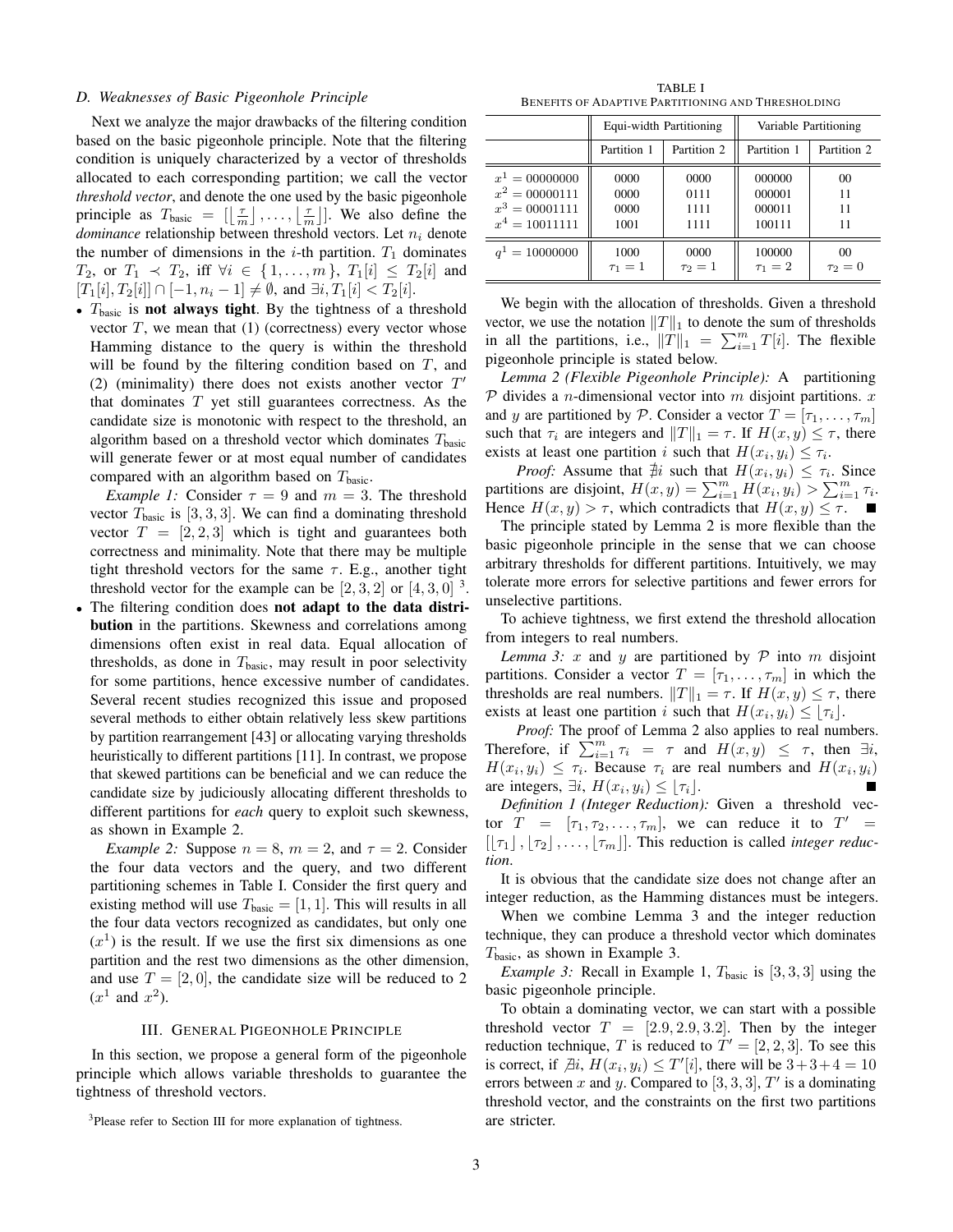The above example also shows that the sum of thresholds of partitions can be reduced. The following lemma and theorem show how they work in the general case and the tightness guarantee of the resulting threshold vectors.

*Lemma 4 (General Pigeonhole Principle):* x and y are partitioned by  $P$  into m disjoint partitions. Consider a threshold vector T composed of integers.  $||T||_1 = \tau - m + 1$ . If  $H(x, y) \leq \tau$ , there exists at least one partition i such that  $H(x_i, y_i) \leq \tau_i.$ 

*Proof:* Given a vector  $T = [\tau_1, \ldots, \tau_m]$  such that  $||T||_1 =$  $\tau - m + 1$ , we consider another vector  $T' = [\tau'_i, \dots, \tau'_m] =$  $[\tau_1+1,\ldots,\tau_{m-1}+1,\tau_m]$ ; i.e., it equals to T on the last partition and is greater than T by 1 in the other  $m-1$  partitions. Because  $||T'||_1 = ||T||_1 + (m - 1) = \tau$ , by Lemma 2, if  $H(x, y) \leq \tau$ , then  $\exists i$ ,  $H(x_i, y_i) \leq \tau'_i$ .

For the first  $(m - 1)$  dimensions in T', we decrease each of their thresholds by a small positive real number  $\epsilon$ , and for the last dimension, we increase the threshold by  $(m - 1)\epsilon$ ; i.e., the sum of thresholds does not change. Hence we have a vector  $T'' =$  $[\tau''_i, \ldots, \tau''_m] = [\tau_1 + 1 - \epsilon, \ldots, \tau_{m-1} + 1 - \epsilon, \tau_m + (m-1)\epsilon].$ Because  $||T''||_1 = ||T'||_1 = \tau$ , by Lemma 3, if  $H(x, y) \leq \tau$ , then  $\exists i$ ,  $H(x_i, y_i) \leq \lfloor \tau''_i \rfloor$ . Because

$$
\lfloor \tau''_i \rfloor = \begin{cases} \lfloor \tau_i + 1 - \epsilon \rfloor = \tau_i, & \text{if } i < m; \\ \lfloor \tau_i + (m - 1)\epsilon \rfloor = \tau_i, & \text{if } i = m, \end{cases}
$$

if  $H(x, y) \leq \tau$ , then  $\exists i$ ,  $H(x_i, y_i) \leq \tau_i$ .

One may notice that in the above proof, the partitions we choose to decrease thresholds are not limited to the first  $(m-1)$ ones. Therefore, given a threshold vector T such that  $||T||_1 =$  $\tau$ , we may choose any  $(m - 1)$  partitions and decrease their thresholds by 1. For the resulting vector  $T', ||T'||_1 = \tau - m + 1$ . We may use it as a stricter condition to generate candidates and the correctness of the algorithm is still guaranteed. We call the process of converting  $T$  to  $T'$   $\epsilon$ -transformation.

*Theorem 1:* The filtering condition based on the general pigeonhole principle is tight.

*Proof:* The correctness is stated in Lemma 4. We prove the minimality. Given a threshold vector  $T$  based on the general pigeonhole principle, i.e.,  $||T||_1 = \tau - m + 1$ , we consider a threshold vector T' which dominates T, i.e.,  $\forall i \in \{1, \ldots, m\}$ ,  $T'[i] \leq T[i]$  and  $[T'[i], T[i]] \cap [-1, n_i - 1] \neq \emptyset$ , and  $\exists j \in \{1, ..., m\}, T'[j] < T[j]$ . Because  $\forall i \in \{1, ..., m\},$  $H(x_i, q_i) \in [0, n_i]$  and  $[T'[i], T[i]] \cap [-1, n_i - 1] \neq \emptyset$ , we may construct a vector x such that  $\forall i \in \{1, ..., m\}$ ,  $H(x_i, q_i) =$  $\max(0, T'[i] + 1)$ .  $\forall i \in \{1, ..., m\}$ , because  $T'[i] \leq T[i]$ and  $[T'[i], T[i]] \cap [-1, n_i - 1] \neq \emptyset$ ,  $H(x_i, q_i) \leq T[i] + 1$ . Because  $\exists j \in \{1, ..., m\}, T'[j] < T[j], \exists j \in \{1, ..., m\},$  $H(x_i, q_i) \leq T[i]$ . Because  $H(x_i, q_i) > T'[i]$  on all the partitions, x is not a candidate by T'. However,  $H(x,q) =$  $\sum_{i=1}^{m} H(x_i, q_i) \le ||T||_1 + m - 1 = \tau$ , meaning that x is result of the query. Therefore, the filtering condition based on  $T'$  is incorrect, and thus the minimality of  $T$  is proved. Ē

One surprising but beneficial consequence of the  $\epsilon$ transformation is that the resulting threshold of a partition may

become *negative*. For example,  $[1, 0, 0]$  becomes  $[0, 0, -1]^4$  if the first and third partitions are chosen to decrease thresholds. Since  $H(x_i, y_i)$  is a non-negative integer,  $H(x_i, y_i) \leq T[i]$ is always false if  $T[i]$  is negative. This fact indicates that the partitions with negative thresholds can be safely ignored for candidate generation. As will be shown in the next section, this allows us to ignore partitions where the query and most of the data are identical. This endows our method the *unique* ability to handle highly skewed data or partitions.

*Example 4:* Consider the four data vectors and two queries in Table II. For  $q<sup>1</sup>$ , we show the threshold vectors based on the TABLE II

| . |  |                                            |  |  |  |  |
|---|--|--------------------------------------------|--|--|--|--|
|   |  | THRESHOLD VECTOR AND THEIR CANDIDATE SIZES |  |  |  |  |

|                                      | Partition 1      | Partition 2 |
|--------------------------------------|------------------|-------------|
| $x^1 = 00000000$                     | 000000           | 00          |
| $x^2 = 00000111$<br>$x^3 = 00001111$ | 000001<br>000011 | 11<br>11    |
| $x^4 = 10011111$                     | 100111           | 11          |
| $q^1 = 10000000$                     | 100000           | $^{00}$     |
| $q^2 = 10000011$                     | 100000           |             |

| $q^1$ | $T=[2,0]$    | $\left[$ Cand = { $x^1, x^2$ }          |
|-------|--------------|-----------------------------------------|
|       | $T = [1, 0]$ | $Cand = \{x^1\}$                        |
|       | $T=[1,0]$    | $\big $ Cand = { $x^1, x^2, x^3, x^4$ } |
|       | $T=[2,-1]$   | $\big $ Cand = { $x^1, x^2$ }           |

flexible pigeonhole principle and the general pigeonhole principle. The candidate sizes are 2 and 1, respectively. For  $q^2$ , we show two different threshold vectors based on the general pigeonhole principle. The candidate sizes are 4 and 2, respectively.

#### IV. THRESHOLD ALLOCATION

To utilize the general pigeonhole principle to process queries, there are two key issues: (1) how to divide the  $n$  dimensions into  $m$  partitions, and (2) how to compute the threshold vector T such that  $||T||_1 = \tau - m + 1$ . We will tackle the first issue in Section V with an offline solution. Before that, we focus on the second issue in this section and propose an online algorithm.

#### *A. Cost Model*

To optimize the threshold allocation, we first analyze the query processing cost. Like MIH, we also build an inverted index offline to map each partition of a data object to the object ID. Then for each partition of the query, we enumerate signatures to generate candidates.

The query processing cost consists of three parts:

$$
C_{query\_proc}(q, T) = C_{sig\_gen}(q, T) + C_{cand\_gen}(q, T) + C_{verify}(q, T),
$$

where  $C_{sig\_gen}$ ,  $C_{cand\_gen}$ , and  $C_{verify}$  denote the costs of signature generation, candidate generation, and verification, respectively.

<sup>4</sup>Note that in our method, we only consider the case of  $-1$  for the negative threshold of a partition since the other negative values are not necessary.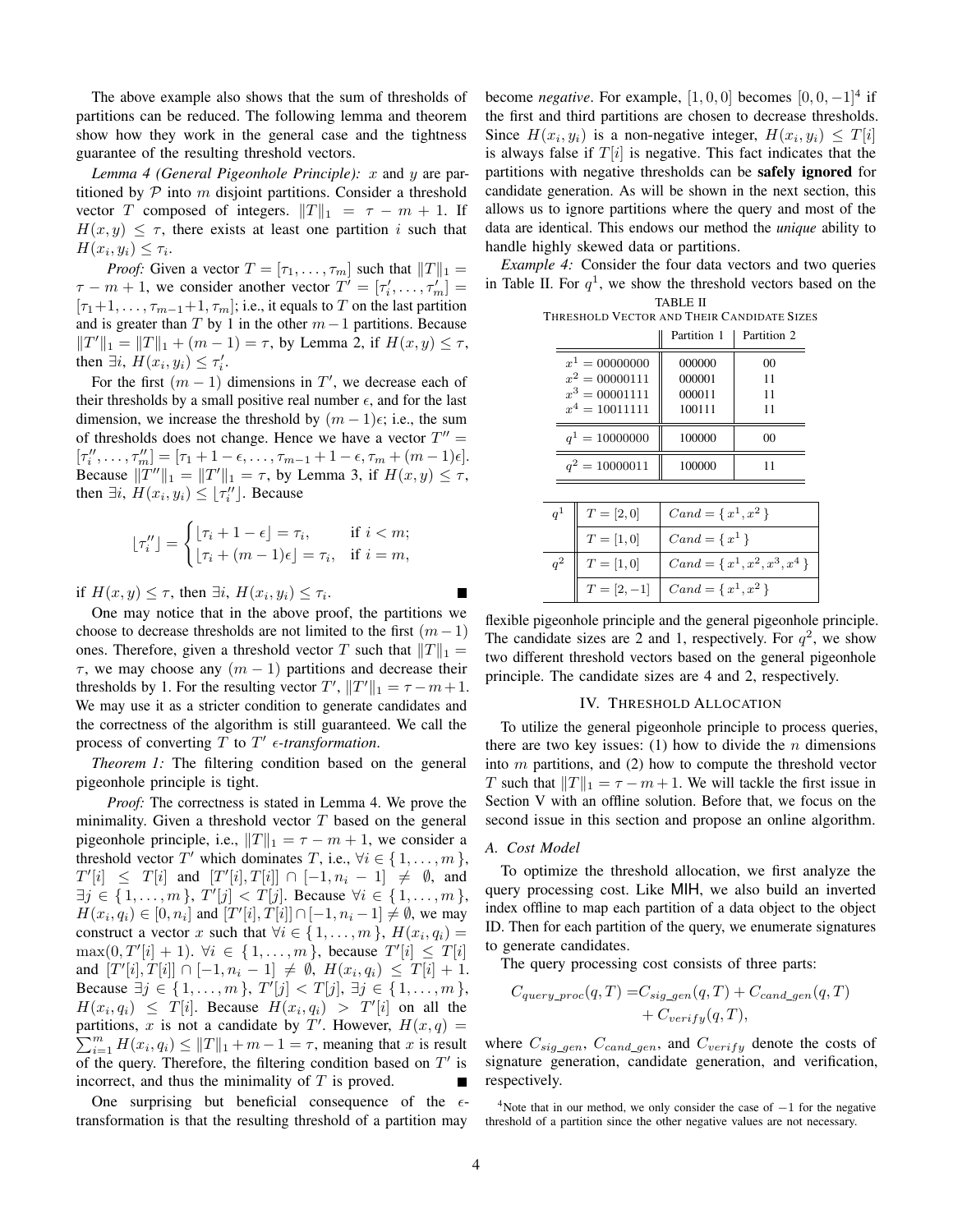For each partition  $i$ , a signature is a vector whose Hamming distance is within  $\tau_i$  to the *i*-th partition of query q. Since we enumerate all such vectors, the signature generation cost is

$$
C_{sig\_gen}(q,T) = \sum_{i=1}^{m} {n_i \choose \tau_i} \cdot c_{enum},
$$

where  $n_i$  denotes the number of dimensions in the *i*-th partition, and  $c_{enum}$  is the cost of enumerating the value of a dimension in a given vector. If  $\tau_i < 0$ , the cost is 0 for the *i*-th partition.

Let  $S_{sig}$  denote the set of signatures generated. The candidate generation cost can be modeled by inverted index lookup:

$$
C_{cand\_gen}(q,T) = \sum_{s \in S_{sig}} |I_s| \cdot c_{access},
$$

where  $|I_s|$  denotes the length of the postings list of signature s, and  $c_{access}$  is the cost of accessing an entry in a postings list.

The verification cost is

$$
C_{verify}(q, T) = |S_{cand}| \cdot c_{verify},
$$

where  $S_{cand}$  is the set of candidates, and  $c_{verify}$  is the cost to check if two n-dimensional vectors' Hamming distance is within  $\tau$ .

In practice, the signature generation cost is usually much less than the candidate generation cost and the verification cost (see Section VII-B for experiments). So we can ignore the signature generation cost when optimizing the threshold allocation. In addition, it is difficult to accurately estimate the size of  $S_{cand}$ using the lengths of postings lists, because it can be reduced from the minimal  $k$ -union problem [35], which is proved to be NP-hard. Nonetheless,  $|S_{cand}|$  is upper-bounded by the sum of candidates generated in all the partitions, i.e.,  $\sum_{s \in S_{sig}} |I_s|$ . Our experiments (Section VII-B) show that the ratio of  $|\check{S}_{cand}|$  and this upper bound depends on data distribution and  $\tau$ . Given a dataset, the ratio with respect to varying  $\tau$  can be computed and recorded by generating a number of queries and processing them. Let  $\alpha$  denote this ratio. We may rewrite the number of candidates in the form of  $\alpha \cdot \sum_{i=1}^{m} CN(q_i, \tau_i)$ , where  $CN(q_i, \tau_i)$  is the number of candidates generated by the  $i$ -th partition of the query q with a threshold of  $\tau_i$  (when  $\tau_i = -1$ ,  $CN(q_i, \tau_i) = 0$ ). Hence the query processing cost can be estimated as:

$$
\widehat{C_{query\_proc}(q, T)} = \sum_{i=1}^{m} CN(q_i, \tau_i) \cdot (c_{access} + \alpha \cdot c_{verify}).
$$
\n(1)

With the above cost model, we can formulate the threshold allocation as an optimization problem.

*Problem 1 (Threshold Allocation):* Given a collection of data objects  $\mathcal{D}$ , a query q and a threshold  $\tau$ , find the threshold vector  $T$  that minimizes the estimated query processing cost under the general pigeonhole principle; i.e.,

$$
\argmin_{T} C_{query\_proc}(q, T), \quad \text{s.t. } ||T||_1 = \tau - m + 1.
$$

Algorithm 1: DPAllocate $(q, m, \tau)$ 

```
1 for e = -1 to \tau do
2 \left[ OPT[1, e] \leftarrow CN(q_1, e), PATH[1, e] \leftarrow e;3 for i = 2 to m do
4 for t = -i to \tau - i + 1 do
5 \mid c_{\min} = +\infty;6 for e = -1 to t + i - 1 do
 7 if OPT[i-1, t-e] + CN(q_i, e) < c_{\min} then
 8 \vert \vert \vert \vert c_{\min} \leftarrow OPT[i-1, t-e] + CN(q_i, e);e_{\min} \leftarrow e;10 \left\vert \quad \right\rangle OPT[i, t] = c_{\min}, \, PATH[i, t] = e_{\min};11 e \leftarrow \tau - m + 1;
12 for i = m to 1 do
13 \mid T[i] \leftarrow PATH[i, e];14 e \leftarrow e - PATH[i, e];15 return T;
```
#### *B. Threshold Allocation Algorithm*

Since  $c_{access}$ ,  $c_{verify}$ , and  $\alpha$  are independent of  $CN(q_i, \tau_i)$ , we can omit the coefficient  $(c_{access} + \alpha \cdot c_{verify})$  in Equation 1 and find the minimum query processing cost with only  $CN(q_i, \tau_i)$ . The computation of  $CN(q_i, \tau_i)$  values will be introduced in Section IV-C. Here we treat  $CN(q_i, \tau_i)$  as a black box with  $O(1)$  time complexity and propose an online threshold allocation algorithm based on dynamic programming.

Let  $OPT[i, t]$  record the minimum query processing cost (omitting the coefficient  $(c_{access} + \alpha \cdot c_{verify})$ ) for partitions  $1, \ldots, i$  with a sum of thresholds t. We have the following recursive formula:

$$
OPT[i, t] = \begin{cases} \min_{e=-1}^{t+i-1} OPT[i-1, t-e] + CN(q_i, e), & \text{if } i > 1; \\ CN(q_i, t), & \text{if } i = 1. \end{cases}
$$

With the recursive formula, we design a dynamic programming algorithm for threshold allocation, whose pseudo-code is shown in Algorithm 1. It first initializes the costs for the first partition (Lines 1 – 2), i.e.,  $OPT[1, -1], \ldots, OPT[1, \tau]$ . Then it iterates through the other partitions and compute the minimum costs (Lines  $3 - 10$ ). Note that the negative threshold  $-1$  is also consider for each partition. Finally, we trace the path that reaches  $OPT[m, \tau - m + 1]$  to obtain the threshold vector (Lines 11 – 14). The time complexity of the algorithm is  $O(m \cdot (\tau + 1)^2)$ .

*Example 5:* Consider a dataset of 100 binary vectors and we partition it into 4 partitions. Given a query  $q$ , for each partition i, suppose the numbers of candidates (denoted  $CN_i$ ) under different thresholds are provided in the table below.

| $CN_1$<br>50<br>10<br>15<br>CN <sub>2</sub><br>80<br>95<br>90<br>10<br>$CN_3$<br>15<br>20<br>70 |                 | $\tau_i=-1$ | $\tau_i=0$ | $\tau_i=1$ |    | $\tau_i=2$ $\tau_i=3$ | $\tau_i=4$ |
|-------------------------------------------------------------------------------------------------|-----------------|-------------|------------|------------|----|-----------------------|------------|
|                                                                                                 |                 |             |            |            |    |                       | 100        |
|                                                                                                 |                 |             |            |            |    |                       | 100        |
|                                                                                                 |                 |             |            |            |    |                       | 100        |
|                                                                                                 | CN <sub>4</sub> |             | 10         | 70         | 80 | 95                    | 100        |

We use Algorithm 1 to compute the threshold vector. The  $OPT[i, t]$  values are given in the table below.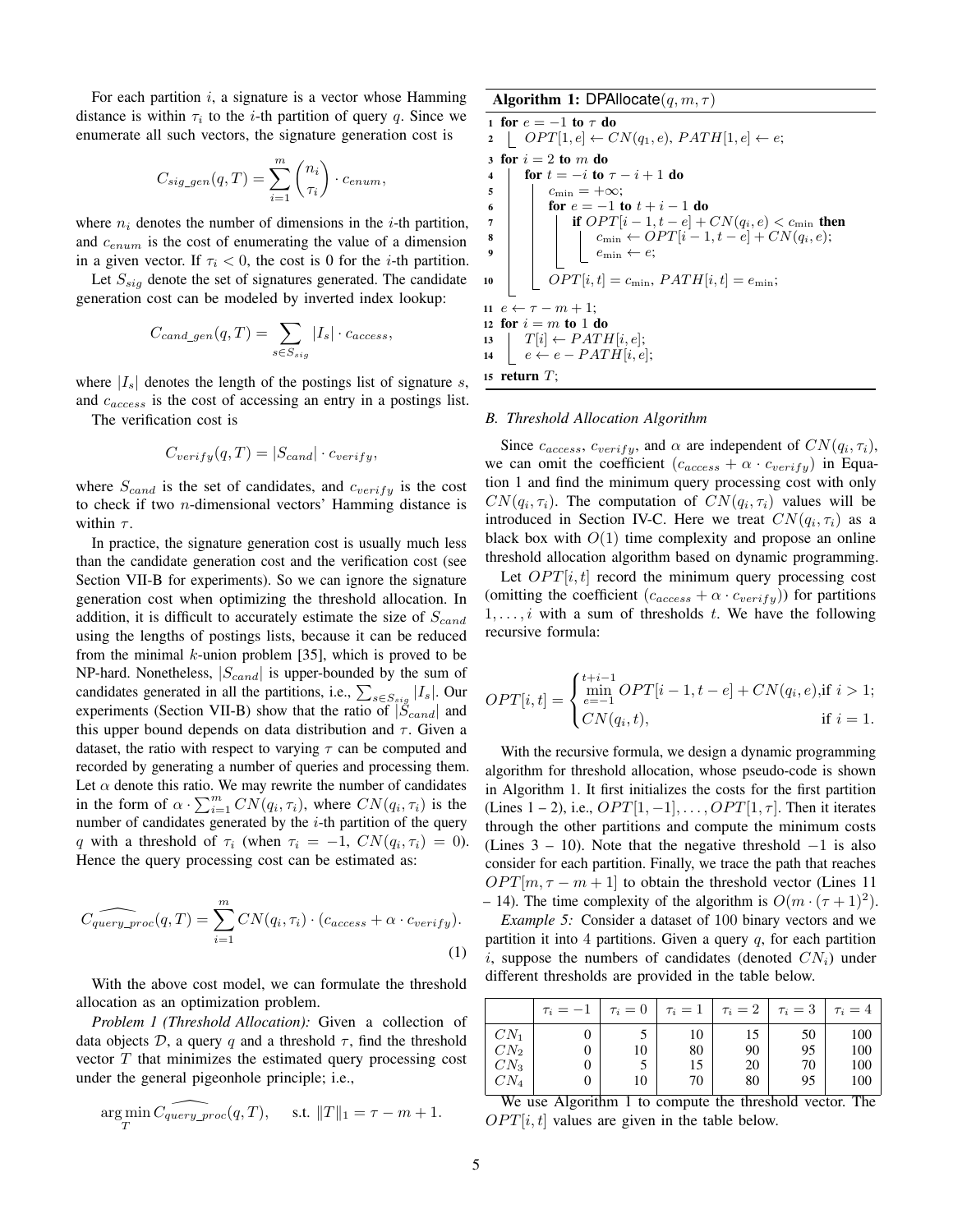| $t =$        | $i=1$            | $i=2$ | $i=3$ | $i=4$ |
|--------------|------------------|-------|-------|-------|
|              | 0                | 0     | 0     | .5    |
| $-3$<br>$-2$ | $\boldsymbol{0}$ | 0     | 5     | 10    |
| $-1$         | $\boldsymbol{0}$ | 5     | 10    | 20    |
| 0            | 5                | 15    | 20    | 30    |
|              | 10               | 20    | 20    | 30    |
| 2            | 15               | 25    | 35    | 45    |
| 3            | 50               | 60    | 40    | 45    |
|              | 100              | 110   | 45    | 55    |

The minimum query processing cost  $OPT[4, 4] = 55$ . We trace the path (in boldface) that reaches this value and obtain the threshold vector  $[2, 0, 2, 0]$ .

#### *C. Computing Candidate Numbers*

In order to run the threshold allocation algorithms, we need to obtain the candidate numbers  $CN(q_i, \tau_i)$  beforehand. An exact solution to computing  $CN(q_i, \tau_i)$  is to enumerate all possible vectors for the *i*-th partition and then count how many vectors in  $D$  has a Hamming distance within  $\tau_i$  to the enumerated vector in this partition. These numbers are stored in a table. When processing the query, with the given  $q_i$ , the table is looked up for the corresponding entry  $CN(q_i, \tau_i)$ . The time complexity of this algorithm is  $O(m \cdot 2^n \cdot 2^{\tau})$ , and the space complexity is  $O(m \cdot 2^n)$ . This method is only feasible when n and  $\tau$  are small. To cope with large n and  $\tau$ , we devise two approximation algorithms to estimate the number of candidates.

Sub-partitioning. The basic idea of the first approximation algorithm is splitting  $q_i$  into smaller equi-width sub-partitions and estimating  $CN(q_i, \tau_i)$  with the candidate numbers of the sub-partitions. We divide  $q_i$  into  $m_i$  sub-partitions. Each subpartition has a fixed number of dimensions so that its candidate number can be computed using the exact algorithm in reasonable amount of time and stored in main memory. For the thresholds of the sub-partitions, we may use the general pigeonhole principle and divide  $\tau_i$  into  $m_i$  values such that they sum up to  $\tau_i - m_i + 1$ . Let  $q_{ij}$  denote a sub-partition of  $q_i$  and  $\tau_{ij}$  denote its threshold. Let  $G(m_i, \tau_i)$  be the set of threshold vectors of which the total thresholds sum up to no more than  $\tau_i - m_i + 1$ ; i.e.,  $\{[\tau_{i1}, \ldots, \tau_{im_i}] | \tau_{ij} \in [-1, \tau_i] \wedge \sum_{j=1}^{m_i} \tau_{ij} \leq \tau_i - m_i + 1 \}.$ 

We offline compute all the  $CN(\alpha_{ij}, \tau_{ij})$  values for all  $\tau_{ij} \in$  $[-1, \tau_i]$  using the aforementioned exact algorithm; i.e., enumerate all possible query vectors and then count how many data vectors in D has a Hamming distance within  $\tau_{ij}$  to the enumerated vector in this sub-partition. We assume that the candidates in the  $m_i$  sub-partitions are independent. Then  $CN(q_i, \tau_i)$  can be approximately estimated online with the following equation.

$$
\widehat{CN(q_i, \tau_i)} = \sum_{g \in G(m_i, i_{\tau_i})} \prod_{j=1}^{m_i} (CN(q_{ij}, g[j]) - CN(q_{ij}, g[j]-1)).
$$

Machine Learning. We may also use machine learning technique to predict the candidate number for a given  $\langle q_i, \tau_i \rangle$ . For each  $\tau_i$ , we regard each dimension of  $q_i$  as a feature and randomly generate feature vectors  $x_k = [b_1, \dots, b_{|q_i|}]$ . The candidate number  $CN(x_k, \tau_i)$  can be obtained by processing

 $x_k$  as a query with a threshold  $\tau_i$ . Then we apply the regression model on the training data  $\mathcal{T}_i = \{ \langle x_k, CN(x_k, \tau_i) \rangle \}.$ 

Let  $h_{\tau_i}(x_i, \theta_i)$  denote the machine learning model, where  $\theta_i$  denotes its parameters. Traditional regression models utilize mean squared error as loss function. To reduce the impact of large  $CN(x_k, \tau_i)$ , we use relative error as our loss function:  $J(\mathcal{T}_i, \theta_i) = \sum_{k=1}^{|\mathcal{T}_i|} \left\{ \frac{CN(x_k, \tau_i) - h_{\tau_i}(x_k, \theta_i)}{CN(x_k, \tau_i)} \right\}$  $\frac{\binom{n}{k},\tau_i- h_{\tau_i}(x_k,\theta_i)}{CN(x_k,\tau_i)}$ <sup>2</sup>. According to [27], we utilize the approximation  $ln(t) \approx t - 1$  to estimate  $J(\mathcal{T}_i, \theta_i)$ :

$$
J(\mathcal{T}_i, \theta_i) = \sum_{k=1}^{|\mathcal{T}_i|} \left\{ 1 - \frac{h_{\tau_i}(x_k, \theta_i)}{CN(x_k, \tau_i)} \right\}^2
$$
  

$$
\approx \sum_{i=1}^{|\mathcal{T}_i|} \left\{ \ln \frac{CN(x_k, \tau_i)}{h_{\tau_i}(x_k, \theta_i)} \right\}^2
$$
  

$$
= \sum_{i=1}^{|\mathcal{T}_i|} \left\{ \ln CN(x_k, \tau_i) - \ln h_{\tau_i}(x_k, \theta_i) \right\}^2.
$$

From the above equation, we can simply convert training data  $\langle x_k, CN(x_k, \tau_i) \rangle$  into  $\langle x_k, \ln CN(x_k, \tau_i) \rangle$  and then take mean squared error to train an SVM model with RBF kernel.

#### V. DIMENSION PARTITIONING

To deal with data skewness and dimension correlations, the existing methods for Hamming distance search resort to random shuffle [1] or dimension rearrangement [43], [36], [20]. All of them are aiming towards the direction that the dimensions in each partition or the signatures in the index are uniformly distributed, so as to reduce the candidates caused by frequent signatures. In this section, we present our method for dimension partitioning. We devise a cost model of dimension partitioning and convert the partitioning into an optimization problem to optimize query processing performance. Then we propose the algorithm to solve this problem.

#### *A. Cost Model*

Let  $P_i$  denote a set of dimensions in the range  $[1, n]$ . Our goal is to find a partitioning  $\mathcal{P} = \{P_1, \ldots, P_m\}$  such that  $P_i \cap P_j = \emptyset$  if  $i \neq j$ , and  $\bigcup_{i=1}^{m} P_i = \{1, \ldots, n\}$ . Given a query workload  $\mathcal{Q} = \{ \langle q^1, \tau^1 \rangle, \ldots, \langle q^{|\mathcal{Q}|}, \tau^{|\mathcal{Q}|} \rangle \}$ , the query processing cost of the workload is the sum of the costs of its constituent queries:

$$
C_{workload}(\mathcal{Q}, \mathcal{P}) = \sum_{i=1}^{|\mathcal{Q}|} C_{query\_proc}(q^i, \tau^i, \mathcal{P}), \qquad (2)
$$

where  $\widehat{C_{query\_proc}(q^i, \tau^i, \mathcal{P})}$  is the processing cost of query  $q<sup>i</sup>$  with a threshold  $\tau<sup>i</sup>$ , which can be computed using the dynamic programming algorithm proposed in Section IV. Then we can formulate the dimension partitioning as an optimization problem.

*Problem 2 (Dimension Partitioning):* Given a collection of data objects D, a query workload  $\mathcal{Q}$ , find the partitioning  $\mathcal P$ that minimizes the query processing cost of  $Q$  under the general pigeonhole principle; i.e.,

$$
\argmin_{\mathcal{P}} C_{workload}(\mathcal{Q}, \mathcal{P}).
$$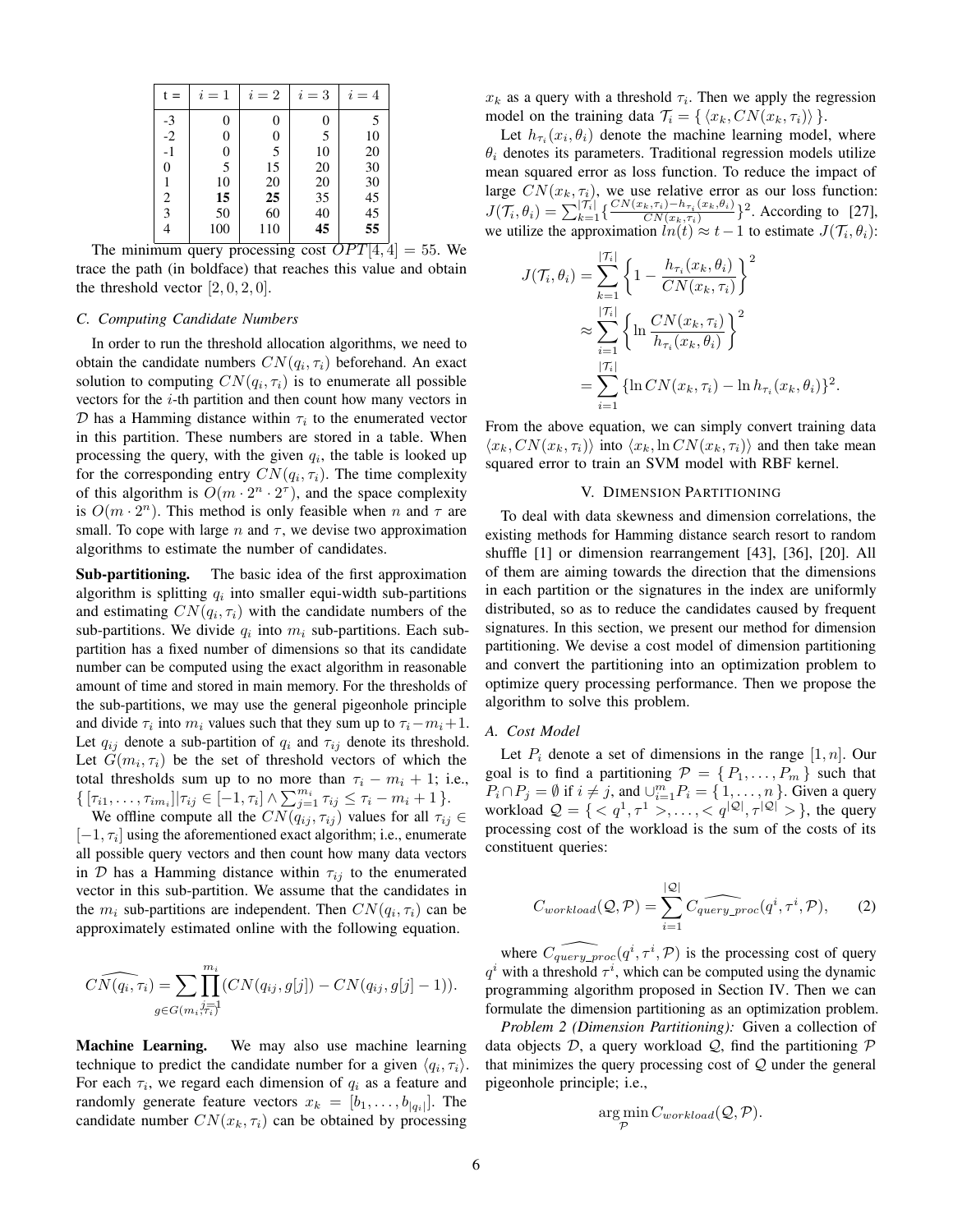*Lemma 5:* The dimension partitioning problem is NP-hard.

*Proof:* We can reduce the dimension partitioning problem from the number partitioning problem [2], which is to partition a multiset of positive integers,  $S$ , into two subsets  $S_1$  and  $S_2$  such that the difference between the sums in two sets is minimized. Consider a special case of  $m = 2$  and a Q of only one query. Let  $S$  be a multiset of  $n$  positive integers, each representing a dimension in the dimension partitioning problem. Let  $sum(S)$  denote the sum of numbers in S. For  $i \in \{1, 2\}$ , Let  $CN(q_i, \tau_i) = sum(S_i)^2$ ,  $\forall \tau_i \in [-1, \tau]$ ; i.e., the candidate number in partition  $i$  equals to the square of the sum of numbers in this partition. By Equations 1 and 2,  $C_{workload}(\mathcal{Q}, \mathcal{P}) = (sum(S_1)^2 + sum(S_2)^2) \cdot (c_{access} + \alpha \cdot$  $c_{verify}$ ).  $C_{workload}$  is minimized when the difference between  $sum(S_1)$  and  $sum(S_2)$  is minimized. Hence the special case of dimension partitioning problem is reduced from the number partitioning problem. Because the number partitioning problem is NP-complete, the dimension partitioning is NP-hard.

#### *B. Partitioning Algorithm*

Seeing the difficulty of the dimension partitioning problem, we propose a heuristic algorithm to select a good partitioning: first generate an initial partitioning and then refine it.

Algorithm 2 captures the pseudo-code of the heuristic partitioning algorithm. It first generates an initial partitioning  $P$ of  $m$  partitions (Line 1). The details of the initialization step will be introduced in Section V-C. Then the algorithm iteratively improves the current partitioning by selecting the best option of moving a dimension from one partition to another. In each iteration, we pick a dimension from a partition  $P_i$  (Line 8), try to move it to another partition  $P_j$ ,  $j \neq i$  (Line 10), and compute the resulting query processing cost of the workload. We try all possible combination of  $P_i$  and  $P_j$ , and the option that yields the minimum cost is taken as the move of this iteration (Line 16). The above steps repeat until the cost cannot be further improved by moving a dimension. The time complexity of the algorithm is  $O(lmnc)$ . *l* is the number of iterations. *c* is the time complexity of computing the cost of the workload,  $O(|Q| \cdot m \cdot (\tau + 1)^2)$ . We also note that due to the replacement of dimensions, partitions may become empty in our algorithm. Hence it is not mandatory to output exactly  $m$  partitions for an input partition number  $m$ .

For the input query workload  $Q$ , in case a historical query workload is unavailable, a sample of data objects can be used as a surrogate. Our experiments show that even if the distribution of real queries are different from the query workload that we use to compute the partitioning, our query processing algorithm still achieves good performance (Section VII-G). We also note that we may assign varying thresholds to the queries in the workload Q. The benefit is that we can offline compute the partitioning using the workload which cover a wide range of thresholds, and then build an index without being aware of the thresholds of real queries beforehand.

#### *C. Initial Partitioning*

Since the dimension partitioning algorithm stops at a local optimum, we may achieve a better result with a carefully

#### Algorithm 2: HeuristicPartition( $D, Q, m$ )



selected initial partitioning. The correlation of dimensions play an important role here. Unlike the existing methods which try to make dimensions in each partition uniformly distributed, our method aims at the opposite direction. We observe that the query processing performance is usually improved if highly correlated dimensions are put into the same partitions. This is because our threshold allocation algorithm works online and optimizes each query individually. When highly correlated dimensions are put together, more errors are likely to be identified in a partition, and thus our threshold allocation algorithm can assign a larger threshold to this partition and smaller thresholds to the other partitions; i.e., choosing proper thresholds for different partitions. If the dimensions are uniformly distributed, all the partitions will have the same distribution and there is little chance to optimize for specific partitions.

We may measure the correlation of dimensions with entropy. For a partition  $P_i$ , we project all the data objects in  $\mathcal D$  on the dimensions of  $P_i$ , and use  $\mathcal{D}_{P_i}$  to denote the set of the resulting vectors. The correlation of the dimensions of  $P_i$  is measured by:

$$
H(\mathcal{D}_{P_i}) = -\sum_{X \in \mathcal{D}_{P_i}} P(X) \cdot \log P(X).
$$

According to the definition of entropy, a smaller value of entropy indicates a higher correlation of the dimensions of  $P_i$ . The entropy of the partitioning  $P$  is the sum of the entropies of its constituent partitions:

$$
H(\mathcal{P}) = \sum_{i=1}^{m} H(\mathcal{D}_{P_i}).
$$

Our goal is to find an initial partitioning  $P$  to minimize  $H(P)$ . To achieve this, we generate an equi-width partitioning in a greedy manner: Starting with an empty partition, we select the dimension which yields the smallest entropy if it is put into this partition. This is repeated until a fixed partition size  $\lfloor \frac{n}{m} \rfloor$ is reached, and thereby the first partition is obtained. Then we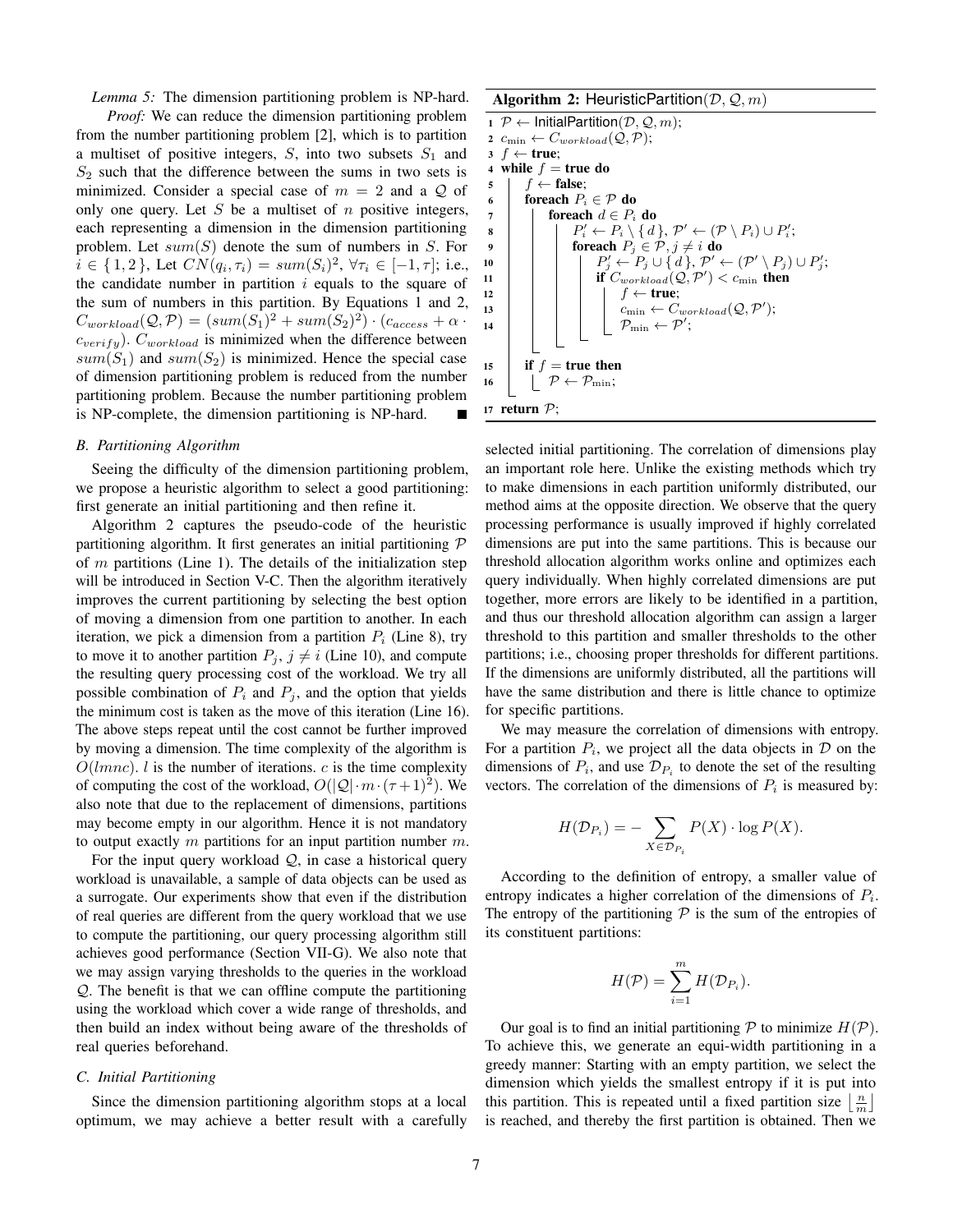repeat the above procedure on the unselected dimensions to generate the other  $(m - 1)$  partitions.

#### VI. THE GPH ALGORITHM

Based on the general pigeonhole principle and the techniques proposed in Sections IV and V, we devise the GPH (short for the General Pigeonhole principle-based algorithm for Hamming distance search) algorithm.

The GPH algorithm consists of two phases: indexing phase and query processing phase. In the indexing phase, it takes as input the dataset  $D$ , the query workload  $Q$ , and a tunable parameter m for the number of partitions. The partitioning  $\mathcal P$ is generated using the heuristic partitioning algorithm proposed in Section V. Then for each *n*-dimensional vector x in  $D$ , we divided it by  $P$  into m partitions. Then for the projection of  $x$  on each partition, the ID of vector  $x$  is inserted into the postings list of this projection. In the query processing phase, the query q and the threshold  $\tau$  are input to the algorithm. It first partitions  $q$  by  $P$  into  $m$  partitions. Then the threshold vector  $T$  is computed using the dynamic programming algorithm proposed in Section IV. For the projection of  $q$  on each partition, we enumerate the signatures whose Hamming distances to the projection do not exceed the allocated threshold. Then for each signature, we probe the inverted index to find the data objects that have this signature in the same partition, and insert the vector IDs into the candidate set. The candidates are finally verified using Hamming distance and the true results are returned. We omit the pseudo-code here in the interest of space.

We note that in case of a query service level agreement, with the data and query workloads provided by the user, we are able to estimate the query response time of GPH using the cost returned by the threshold allocation algorithm. Then we can either guarantee the number of queries that can be handled in a specific amount of time using current computing resources, or let the user know the amount of additional resources required to process the queries.

#### VII. EXPERIMENTS

We report experiment results and analyses in this section.

#### *A. Experiments Setup*

The following algorithms are compared in the experiment.

- **MIH** is a method based on the basic pigeonhole principle [25]. It divides vectors into  $m$  equi-width partitions and uses a threshold  $\lfloor \frac{\tau}{m} \rfloor$  on all the partitions to generate candidates. Its filtering condition is not tight. Signatures are enumerated on the query side. We utilize the open source of MIH on GitHub<sup>5</sup> and chose the fastest m setting on each dataset.
- **HmSearch** is a method based on the basic pigeonhole principle [43]. Vectors are divided into  $\left\lfloor \frac{\tau+3}{2} \right\rfloor$  equi-width partitions. It has a filtering condition in multiple cases but not tight. The threshold of a partition is either 0 or 1. This is one of our previous work and we utilize the existing source code.
- **PartAlloc** is a method to solve the set similarity join problem [11]. It divides vectors into  $\tau+1$  equi-width partitions

and allocate thresholds to partitions with three options:  $-1$ , 0, and 1. −1 means that the partition is disregarded for candidate generation. Its filtering condition is tight. Signatures are enumerated on both data and query vectors. The source code is received from the authors of [11]. We convert the Hamming distance constraint to an equivalent Jaccard similarity constraint [1], which is supported by the source code. The greedy method [11] is chosen to allocate thresholds. Positional filters (checking the number of dimensions whose values are 1 in each partition and discarding a candidate if the difference exceeds  $\tau$ ) have already been implemented in the provided source code and are invoked when generating candidates.

- **LSH** is an algorithm to retrieve approximate answers. We convert the Hamming distance constraint to an equivalent Jaccard similarity constraint and then use the minhash LSH [5]. The dimension which yields the minimum hash value is chosen as a minhash. k minhashes are concatenated into a single signature, and this is repeated  $l$  times to obtain  $l$  signatures. We set k to 3 and recall to 95%.  $l = \left\lceil \log_{1-t^k}(1-r) \right\rceil$ , where t is the Jaccard similarity threshold. The algorithm is implemented by ourselves.
- **GPH** is the method proposed in this paper. We implement it on top of the source code of MIH for fair comparison.

Other methods for Hamming distance search, e.g., [18], [15], [22], are not compared since prior work [43] showed they are outperformed by HmSearch. We do not consider the method in [30] because it focuses on small  $n \leq 64$ ) and small  $\tau \leq 4$ ), and it is significantly slower than the other algorithms in our experiments. E.g., on GIST, when  $\tau = 8$ , its average query response time is 128 times longer than GPH. The approximate method proposed in [26] is only fast for small thresholds. On SIFT, when  $\tau \geq 12$ , it becomes slower than MIH even if the recall is set to 0.9 [26]. Due to its performance compared to MIH and the much larger threshold settings in our experiments, we do not compare with the method in [26].

We select five publicly available real datasets with different data distributions and application domains.

- **SIFT** is a set of 1 billion SIFT features from the BIGANN dataset  $6$  [13]. We follow the method used in [25] to convert them into 128-dimensional binary vectors.
- **GIST** is a set of 80 million 256-dimensional GIST descriptors for tiny images  $<sup>7</sup>$  [33].</sup>
- PubChem is a database of chemical molecules <sup>8</sup>. We sample 1 million entries, each of which is a 881-dimensional vector.
- **FastText** is a set of 1 million English word vectors trained on Wikipedia 2017<sup>9</sup>. We convert them into binary vectors of 128 dimensions by spectral hashing [39].
- **UQVideo** is a set of 3.3 million keyframes of Web videos from the UQ Video project <sup>10</sup>. Each keyframe is converted to a binary vector of 256 dimensions by multiple feature hashing [31].

<sup>8</sup>https://pubchem.ncbi.nlm.nih.gov/

<sup>5</sup>https://github.com/norouzi/mih

<sup>6</sup>http://corpus-texmex.irisa.fr/

<sup>7</sup>http://horatio.cs.nyu.edu/mit/tiny/data/index.html

<sup>9</sup>https://fasttext.cc/docs/en/english-vectors.html

<sup>10</sup>http://staff.itee.uq.edu.au/shenht/UQ VIDEO/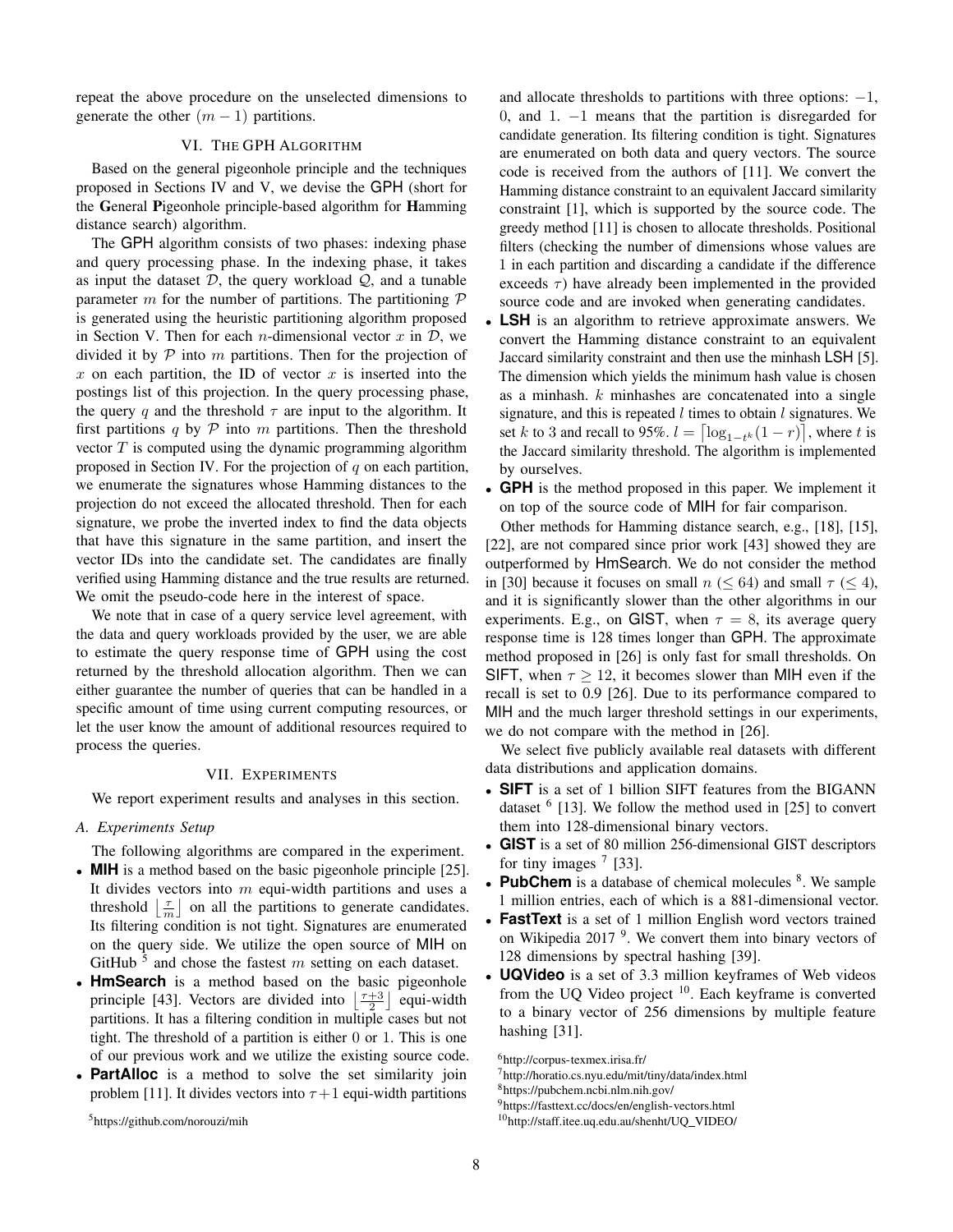

Fig. 2. Justification of Assumptions

SIFT has the smallest skewness among the five. GIST and UQVideo are medium skewed datasets. PubChem and FastText are highly skewed datasets. In addition to the five real datasets, we generate a synthetic dataset with varying skewness.

We sample a subset of 100 vectors from each dataset as the query workload for the partitioning of GPH. To generate real queries, for each dataset we sample 1,000 vectors (differ from the query workload for partitioning) and take the rest as data objects. We vary  $\tau$  and measure the query response time averaged over 1,000 queries. For GPH and PartAlloc, threshold allocation time are also included. The  $\tau$  settings are up to 32, 64, 32, 20, and 48 on the five real datasets, respectively. The reason why we set smaller thresholds on PubChem is that due to the skewness, more than 10% data objects are results when  $\tau = 32.$ 

The experiments are carried out on a server with a Quad-Core Intel Xeon E3-1231 @3.4GHz Processor and 96GB RAM, running Debian 6.0. All the algorithms are implemented in C++ in a main memory fashion.

#### *B. Justification of Assumptions*

We first justify our assumptions for the cost model of threshold allocation. Fig. 2(a) shows the query processing time of GPH on SIFT, GIST, and PubChem (denoted S, G, and P, respectively). The time is decomposed into four parts: threshold allocation, signature enumeration, candidate generation, and verification. The figure is plotted in logscale so that threshold allocation and signature enumeration can be seen. Compared to candidate generation and verification, the time spent on threshold allocation and signature enumeration is negligible  $(< 3\%)$ , meaning that we can ignore them when estimating the query processing cost. Fig. 2(b) shows the sum of candidates generated in all the partitions  $(\sum_{s \in S_{sig}} |I_s|)$ , denoted **dataset-sum**) and the candidate sizes  $(|S_{cand}|,$  denoted dataset-cand) on the three datasets. It can be seen that  $|S_{cand}|$  is upper-bounded by  $\sum_{s \in S_{sig}} |I_s|$ . The ratio of them varies from 0.69 to 0.98, depending on dataset and  $\tau$ . The ratios on different datasets and  $\tau$  settings are recorded as the value of  $\alpha$  in Equation 1 for cost estimation. The then best best and the state of the equi-width particle and the equi-width particle and the particle and the best and the equi-width particle and the best and the particle and the particle and the particle and the par

#### *C. Evaluation of Threshold Allocation*

We evaluate threshold allocation by comparing with a baseline algorithm (denoted RR). RR allocates thresholds in a round robin manner, and the thresholds of all partitions sum up to  $\tau - m + 1$ . For a fair comparison, we randomly shuffle the dimensions and



Fig. 3. Evaluation of Threshold Allocation

performance) for the competitors in this set of experiments. Figs. 3(a), 3(c), and 3(e) show the query processing costs (in terms of candidate numbers) estimated by DP on SIFT, GIST, and PubChem. We also plot the costs of RR using our cost model. The corresponding query response times are shown in Figs. 3(b), 3(d), and 3(f). The trends of the cost and the time are similar, indicating that the cost model effectively estimates the query processing performance. DP is significantly faster than RR in query processing, and the gap is more remarkable on datasets with more skewness. On PubChem, the time of RR is close to sequential scan due to the skewness. With judicious threshold allocation, the time is reduced by nearly two orders of magnitude.

To evaluate the candidate number computation, we compare the sub-partitioning algorithm (denoted SP) and the machine learning algorithm based on SVM model (denoted SVM). To show why we choose SVM as the machine learning model, we also compare with two other learning models: random forest (RF) and a 3-layer deep neural network (DNN). The number of sub-partitions is 2. The size of the training data is 1,000 for the machine learning algorithms. Table III shows the relative errors with respect to the exact method and the times of candidate number computation (in microseconds). Since the performances on the real datasets are similar, we only show the results on the GIST dataset. The relative error of SVM is very small, and it is more accurate and faster than SP. To compare learning models, the relative error of RF is much higher than the other methods. Although DNN estimates candidate numbers slightly more accurately than SVM in some settings, their relative errors are both very small, and the running time of DNN is much more than SVM. In addition, we tried logistic regression and gradient boosting decision tree. Their relative errors are higher than the above methods and hence not shown here. Seeing these results,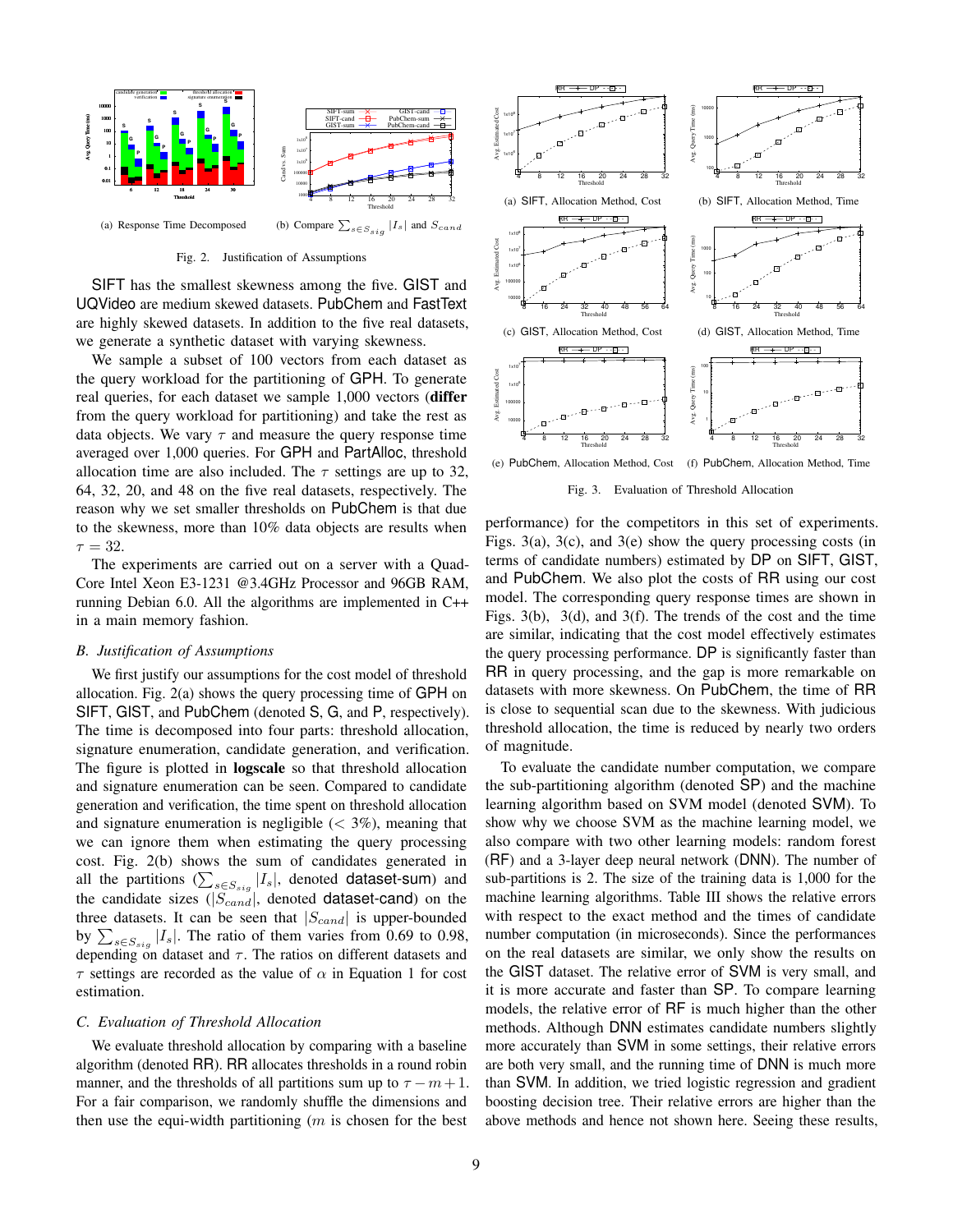

(e) PubChem, Partitioning Method, Time (f) PubChem, Initial Partitioning, Time

Fig. 4. Evaluation of Dimension Partitioning

we choose the machine learning algorithm based on SVM model to estimate candidate numbers in the rest of the experiments.

TABLE III ESTIMATION WITH VARIOUS MODELS ON GIST (EACH CELL SHOWS PERCENTAGE ERROR AND PREDICTION TIME  $(\mu s)$ , SEPARATED BY  $\ell$ )

| $\tau$ | <b>SP</b>     | <b>SVM</b>    | <b>RF</b>     | <b>DNN</b>    |
|--------|---------------|---------------|---------------|---------------|
| 16     | 1.75%/0.47    | $1.64\%/0.31$ | 8.73\%/0.40   | 1.78%/2.64    |
| 32     | $0.37\%/0.77$ | $0.28\%/0.28$ | 12.43\%/0.39  | $0.19\%/2.60$ |
| 48     | $0.15\%/2.67$ | $0.10\%/0.43$ | $9.26\%/0.73$ | $0.08\%/3.83$ |
| 64     | $0.07\%/3.45$ | $0.06\%/0.29$ | 3.58%/0.44    | $0.03\%/2.44$ |

#### *D. Evaluation of Dimension Partitioning*

To evaluate the effect of partitioning, we compare our method (denoted GR) with the following competitors: (1) OR is to use the original unshuffled order of the dataset. (2) RS is to perform a random shuffle on the original order. (3) OS [43] and DD [36] are two dimension rearrangement methods to make dimensions in each partition uniformly distributed. We run GPH with the above partitioning methods and show the query response times in Figs. 4(a), 4(c), and 4(e). On SIFT, their performances are close. When the dataset has more skewness, the advantage of GR becomes remarkable. It is faster than the runner-up by up to 4 times on GIST and 8 times on PubChem.

To evaluate the effect of initial partitioning, we run our partitioning algorithm with three initial states: (1) the proposed method which tries to minimize entropy (denoted GreedyInit), (2) equi-width partitioning on the original unshuffled data (denoted OriginalInit), and (3) equi-width partitioning after random shuffle (denoted RandomInit). The corresponding query response times on the three datasets are plotted in Figs. 4(b), 4(d), and 4(f). The trends are similar to the previous set of experiments. On datasets with more skewness, GreedyInit is consistently



Fig. 5. Effect of Partition Number

faster than the other competitors, and the gap to the runner-up can be up to 2 times.

As for the query workload  $Q$  to compute dimension partitioning, our results show that the effect of its size on the query processing performance is not obvious.E.g., when  $\tau = 64$ , the average query processing times vary from 4.19 to 3.97 seconds on GIST, if we increase  $|Q|$  from 100 to 1000. Thus we choose 100 as the size of  $Q$  in our experiments.

We also study the effect of partition number on the query processing performance. Figs.  $5(a) - 5(c)$  show the query response times on SIFT, GIST, and PubChem by varying the number of partitions. The general trend is that a smaller  $m$ performs better under small  $\tau$  settings. When  $\tau$  increases, the best choice of m slightly increases. The reason is: (1) When  $\tau$  is small, a small  $m$  is good enough. Dividing vectors into unnecessarily large number of partitions yields very small partitions and hence increases the frequency of signatures. (2) When  $\tau$  is large, a small  $m$  means more thresholds will be allocated to a partition, and this results in more candidates. Hence a slightly larger  $m$  is better in this case. Based on the results, we suggest user choose  $m \approx \frac{n}{24}$  for GPH for good query processing performance.

#### *E. Comparison with Existing Methods*

We compare GPH with alternative methods (equipped with the OS partitioning [43]) for Hamming distance search.

Index are compared first. Figs.  $6(a) - 6(e)$  show the index sizes of the algorithms on the five datasets. LSH, HmSearch, and PartAlloc run out of memory for some  $\tau$  settings on SIFT and GIST. We only show the points when the memory can hold their indexes. GPH consume more space than MIH due to the machine learning-based technique to estimate candidate numbers. Both algorithms consume less space than the other exact competitors. This is expected as GPH and MIH enumerate signatures on query vectors only. HmSearch and PartAlloc enumerate 1-deletion variants on data vectors; i.e., removing an arbitrary dimension from a partition and taking the rest as a signature. The variants are indexed and this will increase their index sizes. PartAlloc and LSH exhibit variable index sizes with respect to  $\tau$ . LSH has the smallest index size on PubChem, but consumes much more space on the other datasets.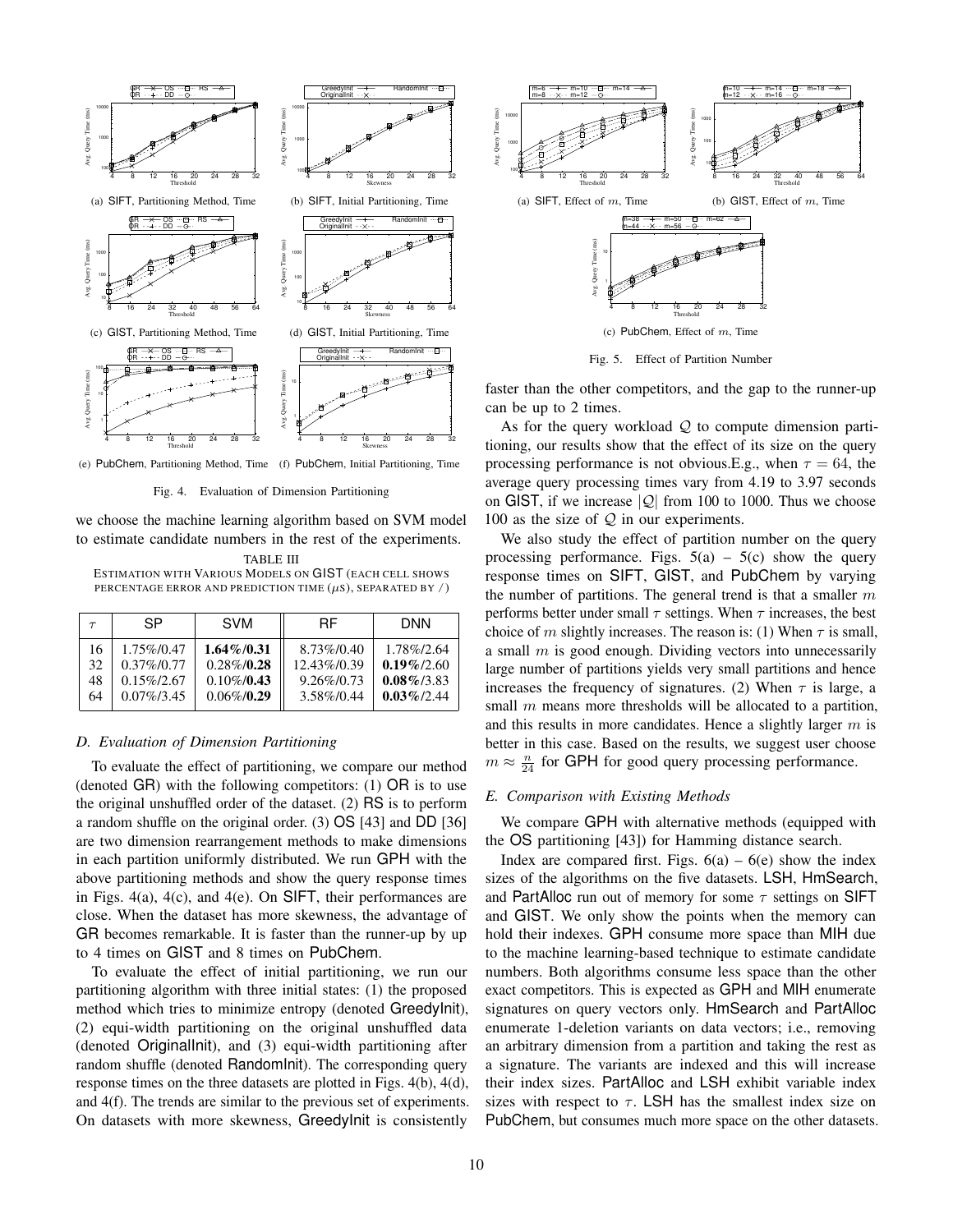

Fig. 6. Comparison with Alternatives - Index Size TABLE IV INDEX CONSTRUCTION TIME ON GIST (S)

| $\tau$ | MIH | HmSearch | PartAlloc | LSH   | <b>GPH</b>   |
|--------|-----|----------|-----------|-------|--------------|
| 16     | 481 | 1681     | 1736      | 583   | $5026 + 560$ |
| 32     | 481 | 1689     | 3244      | 5221  | $5026 + 560$ |
| 48     | 481 | 1711     | 7600      | 64256 | $5026 + 560$ |
| 64     | 481 | 1747     | 9605      | N/A   | $5026 + 560$ |

The reason is that PubChem has much more dimensions than the other datasets. Hence given a  $\tau$ , the equivalent Jaccard threshold is higher on PubChem, resulting in less number of signatures. The corresponding index construction times on GIST are shown in Table IV. LSH runs out of memory when  $\tau = 64$ , and thus is shown for the other  $\tau$  settings. The time of GPH is decomposed into dimension partitioning and indexing. MIH spends the least amount of time on index construction. Despite more time consumption on partitioning, GPH spends less time indexing data objects than the other algorithms. We argue that the partitioning can be done offline and the time is affordable. Because the query workload  $Q$  for partitioning computation consists of queries with varying thresholds, we can run the partitioning once and use the same partitioning for different  $\tau$ settings in real queries. This is also the reason why GPH has constant partitioning and indexing time irrespective of  $\tau$ .

The candidate numbers are plotted in Figs.  $7(a)$ ,  $7(c)$ ,  $7(e)$ , 7(g), and 7(i). The corresponding query response times are plotted in Figs. 7(b), 7(d), 7(f), 7(h), and 7(j). For all the algorithms, candidate numbers and running times increase when  $\tau$  moves towards larger values, and their trends are similar. Thanks to the tight filtering condition and cost-aware partitioning and threshold allocation, GPH is consistently smaller than MIH and HmSearch in candidate size and faster than the two methods. The only exception is that HmSearch has smaller candidate

size when  $\tau = 4$  on PubChem and  $\tau \leq 8$  on UQVideo, but turns out to be slower than GPH. This is because HmSearch generates many signatures whose postings lists are empty, and this drastically increases signature enumeration and index lookup times. Although PartAlloc has a tight filtering condition and utilizes threshold allocation, it is not as fast as GPH, and even slower than MIH. This result showcases that PartAlloc's partitioning and threshold allocation is not efficient for Hamming distance search, though it pays off on set similarity search. Another interesting observation is that LSH does not perform well on highly skewed data. The reason is that the hash functions may choose highly skewed and correlated dimensions, and thus the selectively of the chosen signatures becomes very bad. On PubChem, LSH's performance is close to a sequential scan. Overall, GPH is the fastest algorithm. The speed-ups against the runner-up algorithms on the five datasets are up to 22, 21, 135, 32, and 8 times, respectively. We also notice that when  $\tau > 16$ on FastText, the speed-up of GPH against MIH becomes less remarkable. This is because more than 59% data objects are results, meaning that both MIH and GPH are ineffective in filtering. Nonetheless, GPH is faster than MIH by 1.3 times, and both methods are significantly faster than the other competitors.

#### *F. Varying Number of Dimensions*

We compare the five competitors to evaluate their performances when varying the number of dimensions. We sample 25%, 50%, 75%, and 100% dimensions from SIFT, GIST, and PubChem, and then run the experiment.  $\tau = 12, 24,$  and 12 for the 100% sample on the three datasets, respectively, and we let  $\tau$  change linearly with the number of sampled dimensions. Figs. 8(a)  $-8(c)$  show the query response times of the algorithms on the three datasets. We observe that the times of all the algorithms increase with *n*. There are two factors: (1) Although  $\tau$  and *n* increase proportionally, the number of results increases with  $n$ due to dimension correlations. Hence we have more candidates to verify. (2) The verification cost increases with  $n$  because more dimensions are compared. Nonetheless, GPH is always the fastest algorithm among the competitors, especially on the more skewed PubChem.

#### *G. Varying Skewness*

We study the performance by varying skewness  $11$ . As seen from Fig. 1, the relationship between skewness and dimensions is approximately linear (except PubChem) on most datasets. On the basis of this observation, the synthetic dataset is generated as follows: The number of dimensions is 128. The mean skewness is controlled by a parameter  $\gamma$ , and the skewnesses of the 128 dimensions range from 0 to 2 $\gamma$ . We set  $\tau = 12$ . The query processing times are plotted in Fig. 8(d). The general trend is that all the algorithms become slower on more skewed data. This is expected as signatures become less selective. Nonetheless, thanks to variable partitioning and threshold allocation, GPH is the fastest among the five competitors.

To demonstrate the robustness of GPH, we show that even if the distribution of real queries is different from the sample to

<sup>&</sup>lt;sup>11</sup>See the footnote in Section I for the measurement of dataset skewness.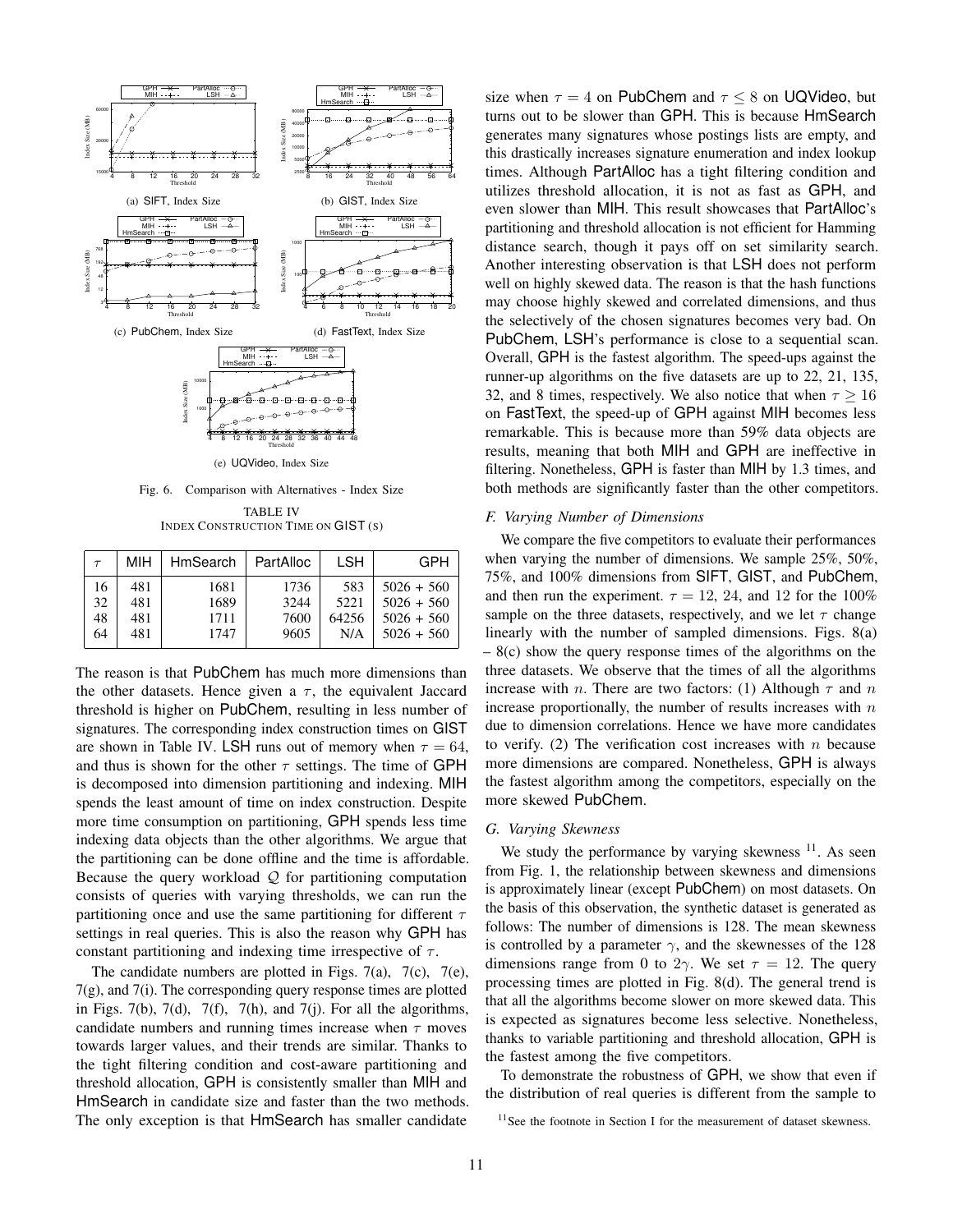

Fig. 7. Comparison with Alternatives - Candidate Number & Time

compute partitioning, our method retains good performance. We generate a synthetic dataset with a  $\gamma$  of 0.5, and then compute partitioning with two query workloads:  $\gamma = 0.5$  (denoted GPH-0.5) and  $\gamma = 0.1$  (denoted GPH-0.1), respectively. Then we run a set of queries with a  $\gamma$  of 0.1. The gap between GPH-0.5 and GPH-0.1 can be regarded as the extent to which GPH's performance deteriorates in the presence of a different query distribution. Then we set  $\gamma$  to 0.1 for the synthetic dataset and run the experiment again. Results are plotted in Figs.  $8(e) - 8(f)$ . It can be seen that although GPH computes partitioning with a workload whose distribution is different from real queries, the query processing performance is almost the same. A slight difference can be noticed only when  $\tau$  is as large as 12, where the query processing speed drops by 11.1% and 4.4%, respectively.

#### VIII. RELATED WORK

The notion of Hamming distance search was first proposed in [23]. Due to its wide range of applications, the problem has received considerable attention in the last few decades.



Fig. 8. Varying Number of Dimensions and Skewness

A few studies focused on the special case when  $\tau = 1$  [3],  $[4]$ ,  $[21]$ ,  $[41]$ . Among them, the method by  $[21]$  indexes all the 1-variants of the data vectors to answer the query in  $O(1)$ time and  $O(\binom{n}{\tau})$  space. A data structure was proposed in [4] to answer this special case in  $O(1)$  time using  $O(n \log m)$  space by a cell probe model with word size m.

For the general case of Hamming distance search, the method by [10] is able to answer Hamming distance search in  $O(m +$  $\log^{\tau}(nm) + occ$ ) time and  $O(n \log^{\tau}(nm))$  space, where occ is the number of results. In practice, many solutions are based on the pigeonhole principle to convert the problem to sub-problems with a threshold  $\tau'$ , where  $\tau' < \tau$ . In [32], [18], [25], vectors are divided into a number of partitions such that query results must have at least one exact match with the query in one of the partitions. The idea of recursive partitioning was covered in [22]. Before that, a two-level partitioning idea was adopted by the PartEnum method [1]. Song *et al*. [30] proposed to enumerate the combinations within threshold  $\tau'$  in each partition to avoid the verification of candidates. Ong and Bober [26] proposed an approximate method utilizing variable length hash keys. In [43], vectors are divided into  $\lfloor \frac{\tau+3}{2} \rfloor$  partitions, and the threshold of a partition can be either  $\overline{0}$  or 1. Deng *et al.* [11] also proposed to use different thresholds on partitions, and the thresholds are computed by the allocation algorithm. We briefly discuss the differences from our method: (1) The method in [11] targets the set similarity join problem. Although it can be converted to Hamming distance searches, the number of dimensions are large (usually  $> 10000$ ) and the vectors are sparse (usually < 1000 non-zero values), which are different from the datasets in most applications of Hamming distance search. (2) Equiwidth partitioning is used in [11], and the number of partitions is  $\tau + 1$ . In GPH, we use variable partition size and the number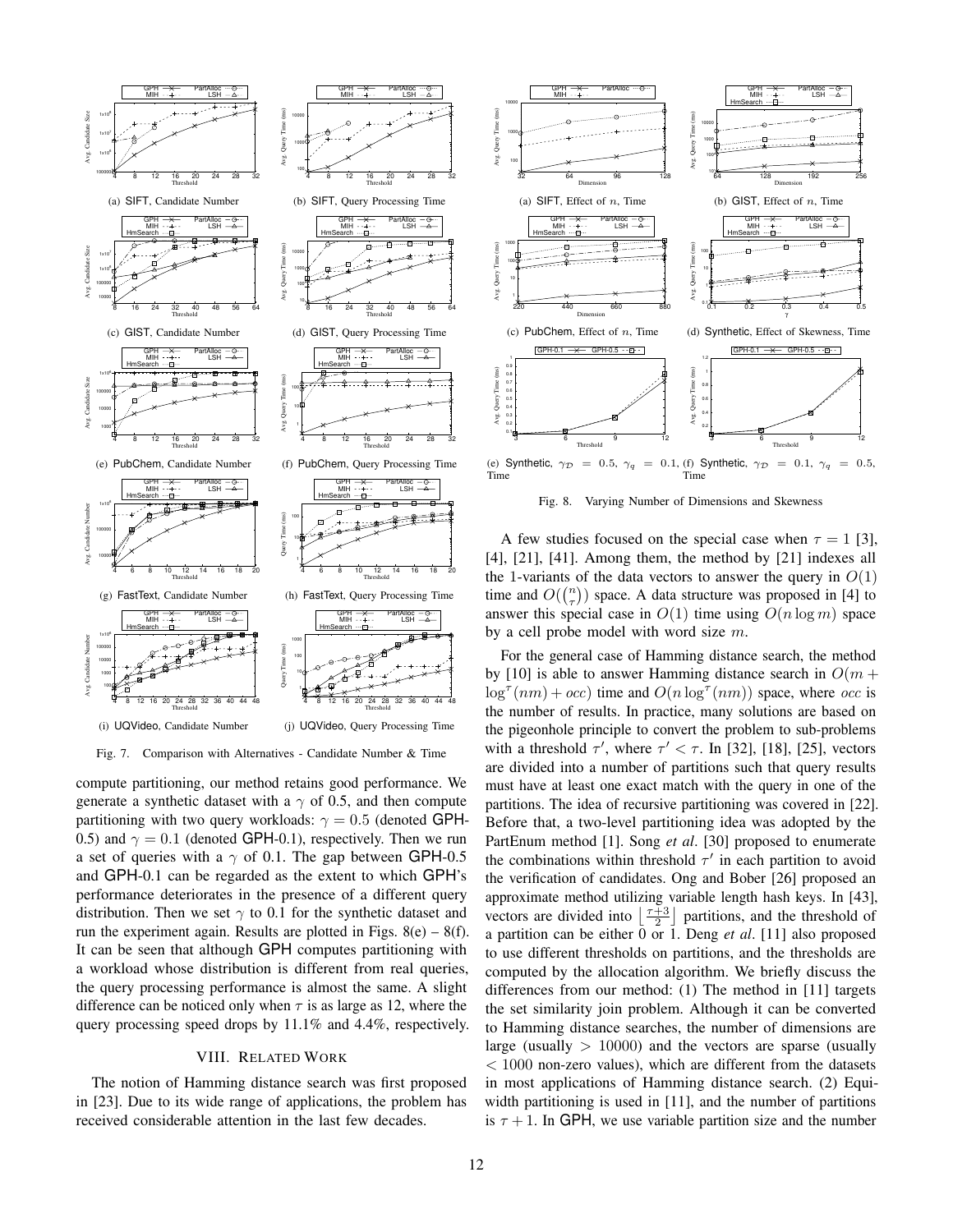of partitions is a tunable parameter  $m$ . (3) For the thresholds on partitions, there are three options in [11]: 0, 1, and skipped (equivalent to  $-1$  in GPH). We do not have this limitation, and the thresholds may vary from  $-1$  to  $\tau$ . (4) To find candidates, signature enumerations are performed on both data and query vectors in [11], whereas we only enumerate on queries.

To handle the poor selectivity caused by data skewness and dimension correlations, existing work mainly focused on two strategies. The first is to perform a random shuffle [1] in original dimensions to avoid highly correlated dimensions in same partitions. The second is to perform a dimension rearrangement [43], [36], [20] to minimize the correlation between dimensions in each partition. These methods are able to answer queries efficiently on slightly skewed datasets, but the performances deteriorate on highly skewed datasets.

We note that a strong form of the pigeonhole principle was introduced in  $[6]$  which states that given n positive integers  $q_1, \ldots, q_m$ , if  $(\sum_{i=1}^m q_i - m + 1)$  objects are distributed into m boxes, then either the first box contains at least  $q_1$  objects, ..., or the *n*-th box contains at least  $q_n$  objects. Although the general pigeonhole principle proposed in this paper coincides with the above strong form, by integer reduction and  $\epsilon$ -transformation, the general pigeonhole principle is not limited to positive integers (this is the reason why GPH performs well on skewed data) and the tightness of threshold allocation is proved, hence providing a deeper understanding of the pigeonhole principle.

#### IX. CONCLUSION AND FUTURE WORK

In this paper, we proposed a new approach to similarity search in Hamming space. Observing the major drawbacks of the basic pigeonhole principle adopted by many existing methods, we developed a new form of the pigeonhole principle, based on which the condition of candidate generation is tight. The cost of query processing was modeled, and then an offline dimension partitioning algorithm and an online threshold allocation algorithm were devised on top of the model. We conducted experiments on real datasets with various distributions, and showed that our approach performs consistently well on all these datasets and outperforms state-of-the-art methods.

Our future work includes extending general pigeonhole principle to other similarity constraints. Another direction is to explore the techniques to dealing with the parallel case.

Acknowledgements. J. Qin, Y. Wang, and W. Wang are partially supported by ARC DP170103710, and D2DCRC DC25002 and DC25003. C. Xiao and Y. Ishikawa are supported by JSPS Kakenhi 16H01722. X. Lin is supported by NSFC 61672235, ARC DP170101628 and DP180103096. We thank the authors of [11] for kindly providing their source codes.

#### **REFERENCES**

- [1] A. Arasu, V. Ganti, and R. Kaushik. Efficient exact set-similarity joins. In *VLDB*, 2006.
- [2] J. M. Borwein and D. H. Bailey. *Mathematics by experiment plausible reasoning in the 21st century*. A K Peters, 2003.
- [3] G. S. Brodal and L. Gasieniec. Approximate dictionary queries. In *CPM*, pages 65–74, 1996.
- [4] G. S. Brodal and S. Venkatesh. Improved bounds for dictionary look-up with one error. *Inf. Process. Lett.*, 75(1-2):57–59, 2000.
- [5] A. Z. Broder. On the resemblance and containment of documents. In *SEQS*, 1997.
- [6] R. Brualdi. *Introductory Combinatorics*. Math Classics. Pearson, 2017.
- [7] Z. Cao, M. Long, J. Wang, and P. S. Yu. Hashnet: Deep learning to hash by continuation. In *ICCV*, pages 5609–5618, 2017.
- [8] S. Chaidaroon and Y. Fang. Variational deep semantic hashing for text documents. In *SIGIR Conference*, pages 75–84, 2017.
- [9] B. Chazelle, D. Liu, and A. Magen. Approximate range searching in higher dimension. *Comput. Geom.*, 39(1):24–29, 2008.
- [10] R. Cole, L.-A. Gottlieb, and M. Lewenstein. Dictionary matching and indexing with errors and don't cares. In *STOC*, pages 91–100, 2004.
- [11] D. Deng, G. Li, H. Wen, and J. Feng. An efficient partition based method for exact set similarity joins. *PVLDB*, 9(4):360–371, 2015.
- [12] D. R. Flower. On the properties of bit string-based measures of chemical similarity. *Journal of Chemical Information and Computer Sciences*, 38(3):379–386, 1998.
- [13] H. Jégou, R. Tavenard, M. Douze, and L. Amsaleg. Searching in one billion vectors: re-rank with source coding. *CoRR*, abs/1102.3828, 2011.
- [14] E. Kushilevitz, R. Ostrovsky, and Y. Rabani. Efficient search for approximate nearest neighbor in high dimensional spaces. In *Proceedings of the Thirtieth Annual ACM Symposium on Theory of Computing*, STOC '98, pages 614–623, New York, NY, USA, 1998. ACM.
- [15] C. Li, J. Lu, and Y. Lu. Efficient merging and filtering algorithms for approximate string searches. In *ICDE*, 2008.
- [16] W. Li, Y. Zhang, Y. Sun, W. Wang, W. Zhang, and X. Lin. Approximate nearest neighbor search on high dimensional data - experiments, analyses, and improvement (v1.0). *CoRR*, abs/1610.02455, 2016.
- [17] K. Lin, H. Yang, J. Hsiao, and C. Chen. Deep learning of binary hash codes for fast image retrieval. In *CVPR Workshops*, pages 27–35, 2015.
- [18] A. X. Liu, K. Shen, and E. Torng. Large scale hamming distance query processing. In *ICDE*, pages 553–564, 2011.
- [19] H. Liu, R. Wang, S. Shan, and X. Chen. Deep supervised hashing for fast image retrieval. In *CVPR Conference*, pages 2064–2072, 2016.
- [20] Y. Ma, H. Zou, H. Xie, and Q. Su. Fast search with data-oriented multiindex hashing for multimedia data. *TIIS*, 9(7):2599–2613, 2015.
- [21] U. Manber and S. Wu. An algorithm for approximate membership checking with application to password security. *Inf. Process. Lett.*, 50(4):191–197, 1994.
- [22] G. S. Manku, A. Jain, and A. D. Sarma. Detecting near-duplicates for web crawling. In *WWW*, pages 141–150, 2007.
- [23] M. Minsky and S. Papert. *Perceptrons an introduction to computational geometry*. MIT Press, 1987.
- [24] R. Nasr, R. Vernica, C. Li, and P. Baldi. Speeding up chemical searches using the inverted index: The convergence of chemoinformatics and text search methods. *J. Chem. Inf. Model*, 2012.
- [25] M. Norouzi, A. Punjani, and D. J. Fleet. Fast search in hamming space with multi-index hashing. In *CVPR*, pages 3108–3115, 2012.
- [26] E. Ong and M. Bober. Improved hamming distance search using variable length hashing. In *CVPR Conference*, pages 2000–2008, 2016.
- [27] H. Park and L. Stefanski. Relative-error prediction. *Statistics & Probability Letters*, 40(3):227 – 236, 1998.
- [28] M. Raginsky and S. Lazebnik. Locality-sensitive binary codes from shift-invariant kernels. In *NIPS Conference*, pages 1509–1517, 2009.
- [29] R. Salakhutdinov and G. E. Hinton. Semantic hashing. *Int. J. Approx. Reasoning*, 50(7):969–978, 2009.
- [30] J. Song, H. T. Shen, J. Wang, Z. Huang, N. Sebe, and J. Wang. A distance-computation-free search scheme for binary code databases. *IEEE Trans. Multimedia*, 18(3):484–495, 2016.
- [31] J. Song, Y. Yang, Z. Huang, H. T. Shen, and R. Hong. Multiple feature hashing for real-time large scale near-duplicate video retrieval. In *Proceedings of the 19th ACM International Conference on Multimedia*, MM '11, pages 423–432, New York, NY, USA, 2011. ACM.
- [32] Y. Tabei, T. Uno, M. Sugiyama, and K. Tsuda. Single versus multiple sorting in all pairs similarity search. *Journal of Machine Learning Research - Proceedings Track*, 13:145–160, 2010.
- [33] A. Torralba, R. Fergus, and W. T. Freeman. 80 million tiny images: A large data set for nonparametric object and scene recognition. *IEEE Trans. Pattern Anal. Mach. Intell.*, 30(11):1958–1970, 2008.
- [34] A. Torralba, R. Fergus, and Y. Weiss. Small codes and large image databases for recognition. In *CVPR Conference*, 2008.
- [35] S. A. Vinterbo. A note on the hardness of the k-ambiguity problem. Technical report, Harvard Medical School, 06 2002.
- [36] J. Wan, S. Tang, Y. Zhang, L. Huang, and J. Li. Data driven multi-index hashing. In *ICIP Conference*, pages 2670–2673, 2013.